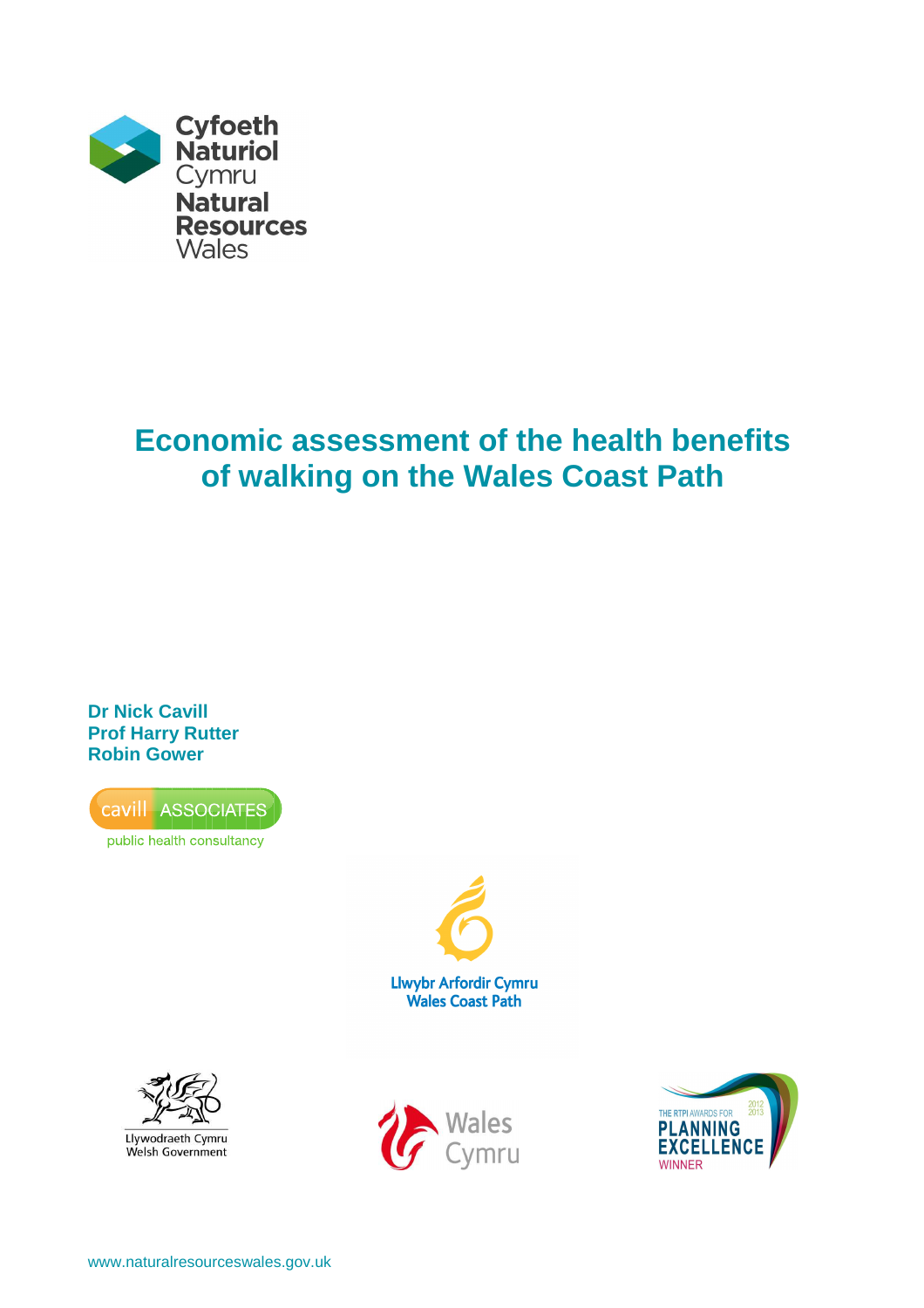### **About Natural Resources Wales**

Natural Resources Wales brings together the work of the Countryside Council for Wales, Environment Agency Wales and Forestry Commission Wales, as well as some functions of Welsh Government. Our purpose is to ensure that the natural resources of Wales are sustainably maintained, enhanced and used, now and in the future.

Wales' landscape, environment and wildlife are amongst its greatest resource, worth more than £8bn to the Welsh economy.

- We will work for Wales' economy and enable the sustainable use of natural resources to support jobs and enterprise. We will help businesses and developers to understand and consider environmental impacts when they make important decisions
- We will work for the communities of Wales to protect people and their homes as much as possible from environmental incidents like flooding and pollution. We will provide opportunities for them to learn, use and benefit from Wales' natural resources
- We will work to maintain and improve the quality of the environment for everyone. We will work towards making the environment and natural resources more resilient to climate change and other pressures.

We are the principal adviser to the Welsh Government on the environment, enabling the sustainable development of Wales' natural resources for the benefit of people, the economy and wildlife.

Published by: <br>
Natural Resources Wales<br>
Natural Resources Wales<br>
Report Number: 39<br>
Publication Date: 2 Cambria House Contract Number: 369 EOG 13 **Cardiff** Susan Williams **Cardiff** Susan Williams **Cardiff** Susan Williams **Cardiff** CF24 0TP Robin Gower CF24 0TP 0300 065 3000 (Mon-Fri, 8am - 6pm) enquiries@naturalresourceswales.gov.uk

Publication Date: 2 September 2014 29 Newport Road Nominated Officer: Arry Beresford-Webb and Cardiff **Cardiff Cardiff Authors: Dr Nick Carvill, Prof Harry Rutter and** 

www.naturalresourceswales.gov.uk

www.walescoastpath.gov.uk

© Natural Resources Wales.

All rights reserved. This document may be reproduced with prior permission of Natural Resources Wales

Distribution Lists Core: NRW HQ Library (x2 Copies) National Library of Wales Welsh Assembly Government Library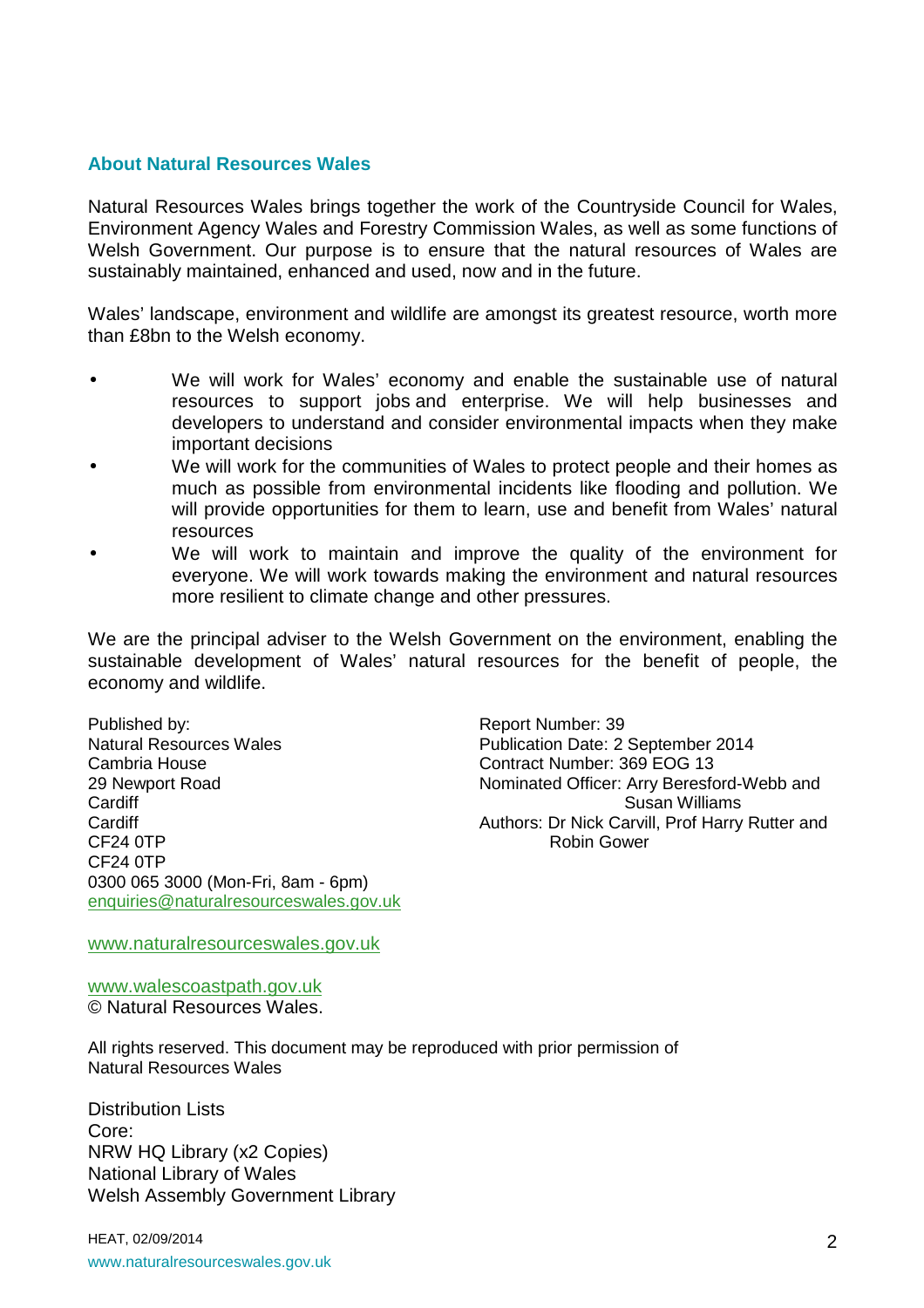## **British Library Contents**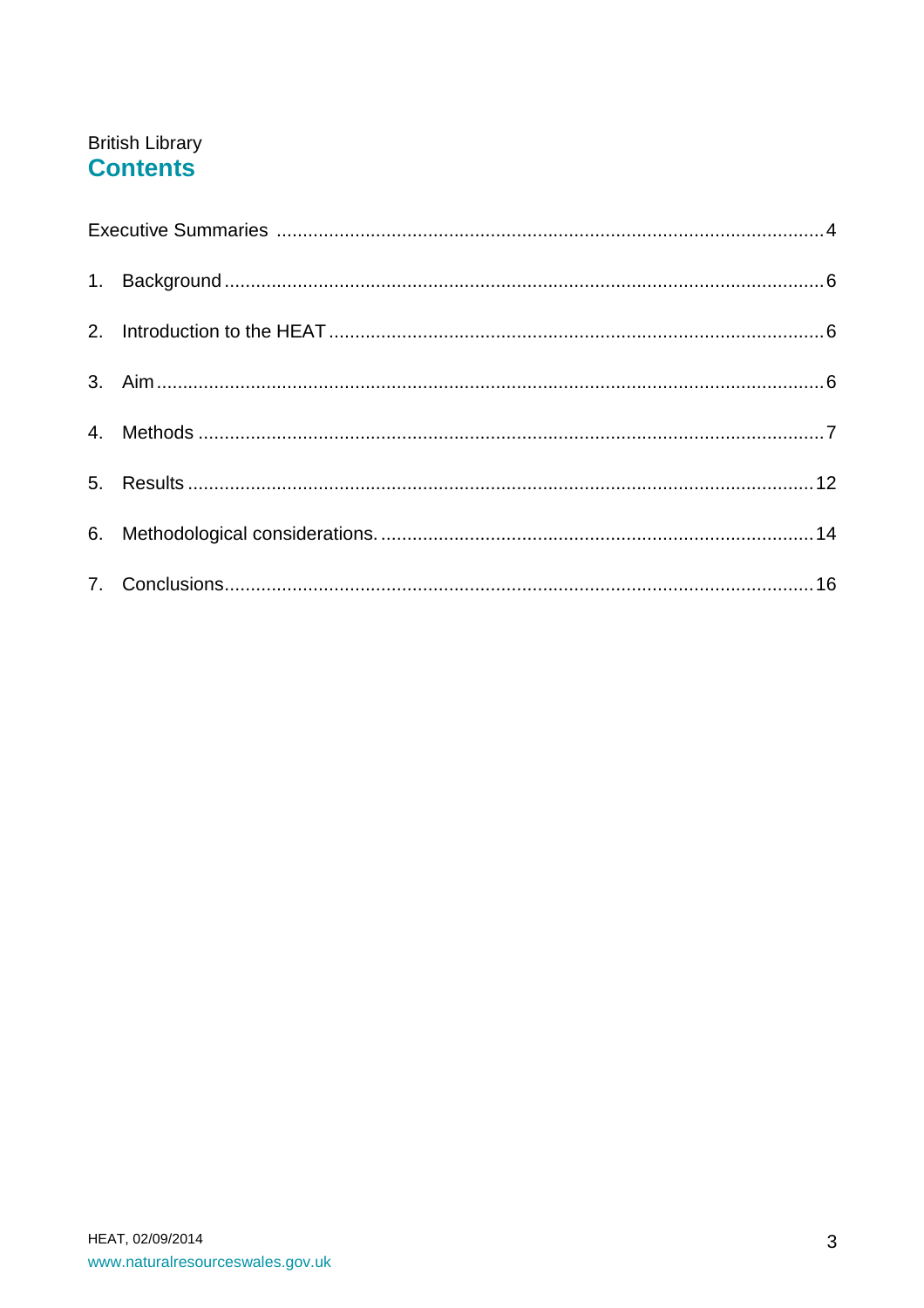## **Crynodeb: asesiad economaidd o'r buddion iechyd o gerdded ar Lwybr Arfordir Cymru**

- Mae Llwybr Arfordir, Cymru sy'n 870 milltir o hyd, yn cynnig cyfleon gwerthfawr am tua 2.8 miliwn o deithiau cerdded, beicio a merlota.
- Mae ymweliadau â Llwybr Arfordir Cymru'n dod â budd economaidd arwyddocaol i economi Cymru. Cyhoeddodd Cyfoeth Naturiol Cymru adroddiad yn 2013 ar yr effeith economaidd a ddaw o gwariant y rhai sy'n ymweld â Llwybr Arfordir Cymru. Daeth i'r casgliad fod y Llwybr yn cynhyrchu gwerth ychwanegol o tua £16 miliwn gros i economi Cymru.
- Mae'r adroddiad yn defnyddio teclyn Asesiad Economaidd Iechyd (HEAT) ganSefydliad Iechyd y Byd i gynnal asesiad economaidd o'r buddion iechyd sy'n dod o ganlyniad i bobl yn cerdded y llwybr Arfordir Cymru yn rheolaidd.
- Gan ddefnyddio data gan bobl yn cyfrif ar y llwybr ac arolygon defnyddwyr, amcangyfrifwyd fod 23,688 o bobl wedi cerdded ar y llwybr pob wythnos. Ar gyfartaledd roedd y rhain yn cerdded 4.38 milltir yr wythnos (wedi'u taenu dros 1.6 ymweliad ar gyfartaledd yr wythnos).
- Roedd cymaint â hyn o gerdded yn atal 7 o farwolaethau'r flwyddyn ymysg y boblogaeth gerdded, o gymharu â phobl nad ydynt yn cerdded yn rheolaidd.
- Gellir cyfrifo gwerth economaidd am y nifer o farwolaethau a gafodd eu rhwystro, gan ddefnyddio'r hyn sy'n cael ei alw'n werth bywyd ystadegol. Yn seiliedig ar hyn, gwerth economaidd y buddion iechyd o gerdded ar Lwybr Arfordir Cymru yw **£18.3m y flwyddyn.**
- Mae hynny'n cael ei rannu'n **£11.3 miliwn** mewn ardaloedd cydgyfeiriant a **£7 miliwn** mewn ardaloedd y tu allan i ardaloedd cydgyfeiriant.
- Ymysg y cerddwyr, dywedodd 19% na fydden nhw'n cerdded o gwbl heb y llwybr. Felly, **mae £3.5 miliwn o fudd y flwyddyn yn gallu cael ei cysylltu'n uniongyrchol i fodolaeth Llwybr Arfordir Cymru.**
- Mae'r teclyn HEAT wedi'i brofi'n addas i'w ddefnyddio yn y byd hamdden ac argymhellir ail adrodd y gwerthusiad hwn mewn blynyddoedd i ddod.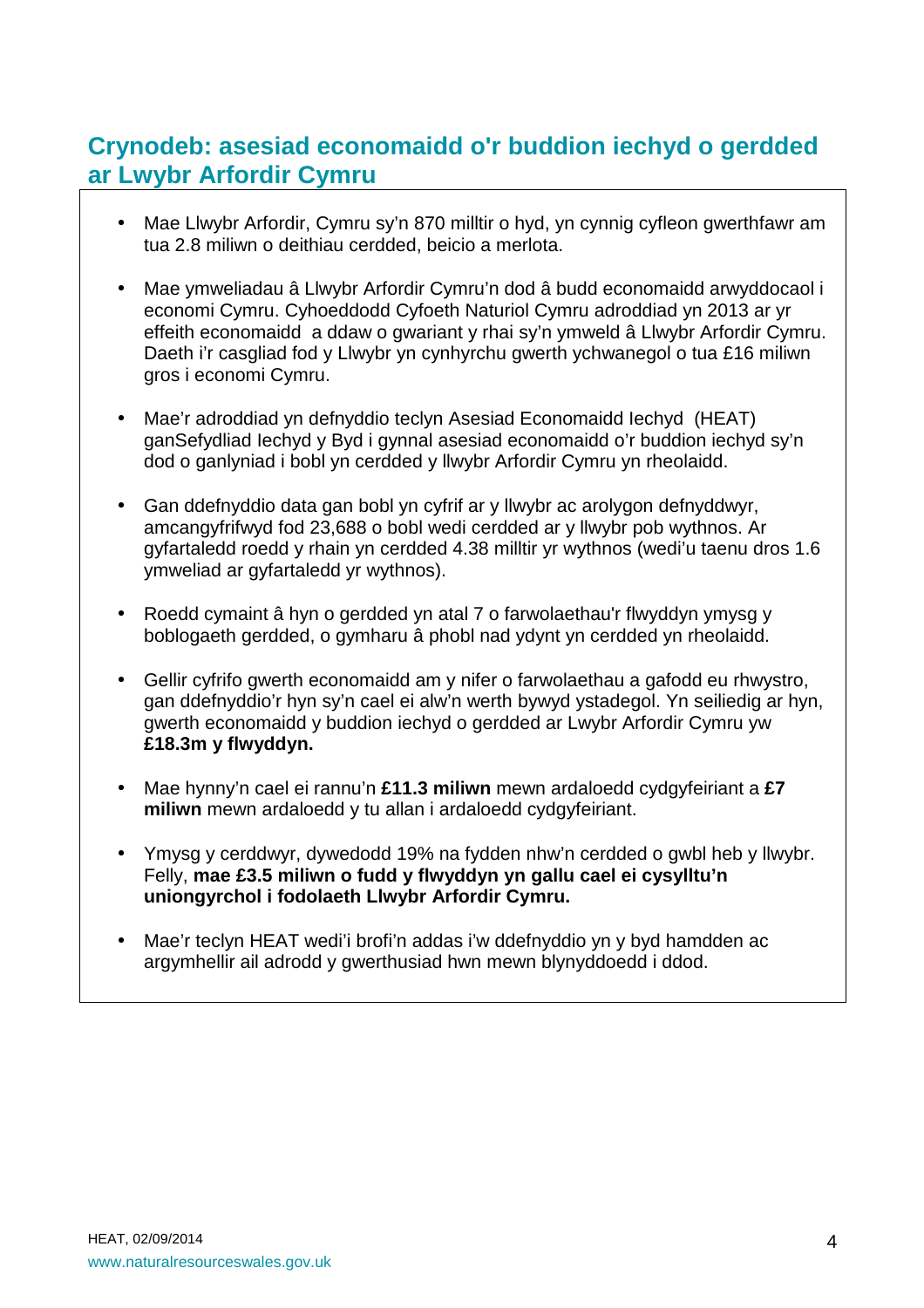# **Executive Summary**

- The 870 mile long Wales Coast Path (WCP) provides valuable opportunities for around 2.8 million walking, cycling and horse-riding trips for recreation and transport each year.
- Visits to the WCP provide significant economic benefit to the Welsh economy. Natural Resources Wales (NRW) published a report in 2013 on the economic impact of spending by visitors to the WCP<sup>1</sup>. This concluded that the WCP generated approximately £16m gross added value to the Welsh economy.
- This report uses the World Health Organization's Health Economic Assessment (HEAT) tool to conduct an economic assessment of the health benefits arising from people walking regularly on the Wales Coast Path.
- Using data from counters on the path, and user surveys, we estimated that 23,688 people walked on the path every week. On average they walked 4.38 miles per week (spread over a mean of 1.6 visits per week).
- This level of walking prevented 7 deaths per year among the walking population, compared to people who do not walk regularly.
- An economic value can be calculated in relation to the number of deaths prevented, using what is termed the value of statistical life. Based on this, the economic value of the health benefits of walking on the Wales Coast Path is **£18.3m per year**.
- This is divided into **£11.3m** per year in convergence and **£7m** per year in nonconvergence areas.
- Among these walkers, 19% of people said that without the path they would not have walked at all. Thus **£3.5m of benefit per year can be directly attributed to the existence of the Wales Coast Path.**
- The HEAT tool has shown to be adaptable to use in the leisure setting, and it is recommended that this valuation is repeated in future years.

**HEAT, 02/09/2014** 5 www.naturalresourceswales.gov.uk

 $\overline{a}$ 

<sup>1</sup> Natural Resources Wales. The Wales Coast Path Visitor Survey 2011-13. The Economic Impact Of Wales Coast Path Visitor Spending On Wales 2013.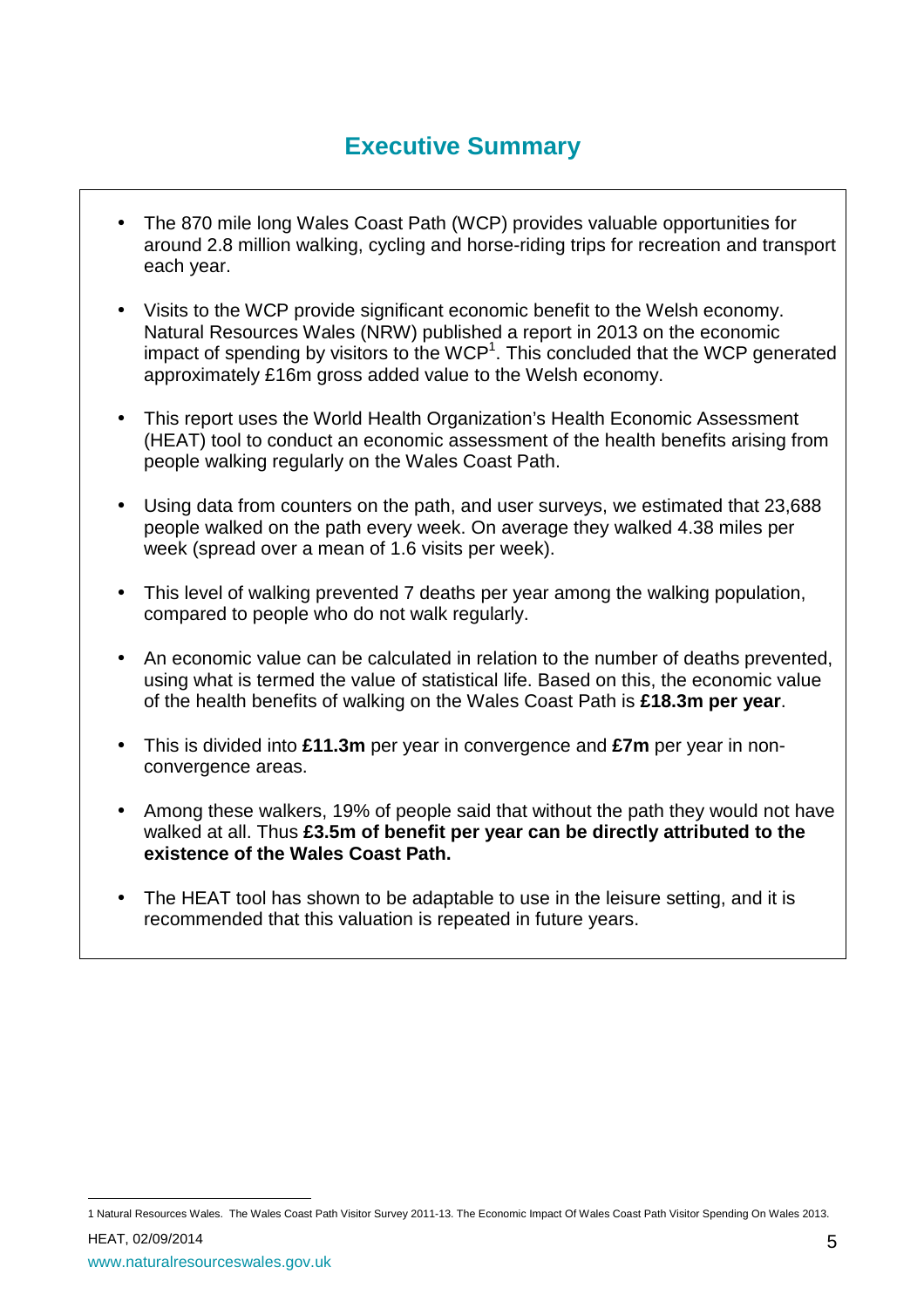# **1. Background**

The 870 mile long Wales Coast Path (WCP) was formally opened in May 2012, stretching from Monmouthshire in the south to Flintshire in the north. The WCP provides valuable opportunities for around 2.8 million walking, cycling and horse-riding trips for recreation and transport each year.

Visits to the WCP provide significant economic benefit to the Welsh economy. Natural Resources Wales (NRW) published a report in 2013 on the economic impact of visitor spending on the WCP<sup>2</sup>. This concluded that the WCP generated approximately £16m gross added value to the Welsh economy.

In addition to this analysis, Natural Resources Wales now wish to be able to consider the impact of the investment in the WCP on the health of the nation.

## **2. Aim**

The aim of this project is to conduct an economic assessment of the health benefits derived from walking the Wales Coast Path. The assessment uses data from visitor counters and a site-based survey of route users as inputs to the WHO HEAT for walking tool. The report uses this assessment to make a number of recommendations for future monitoring of visitor numbers, and for conducting such an economic assessment in the future.

# **3. Introduction to the HEAT**

The Health Economic Assessment Tool for Walking (WHO HEAT $3$ ) has been developed by the World Health Organization to provide estimates on the value of health effects from walking. The tool has been developed primarily with transport planning in mind.

The HEAT is designed to answer the following question:

If x people walk for y minutes on most days, what is the economic value of the health benefits that occur as a result of the reduction in mortality due to their physical activity?

It uses published data from epidemiological studies to compare the mortality rates of walkers and non-walkers, and applies this to the volume of walking in the study area. This is used to estimate the reduction in the number of deaths that might occur as a result of regular walking. These deaths are then valued using the standard economic approach within transport appraisal of the value of a statistical life. Full details of the HEAT methods are available<sup>45</sup>.

 $\overline{a}$ 2 Natural Resources Wales. The Wales Coast Path Visitor Survey 2011-13. The Economic Impact Of Wales Coast Path Visitor Spending On Wales 2013. 3 http://www.heatwalkingcycling.org

<sup>4</sup> Kahlmeier et 2011. Health economic assessment tools (HEAT) for walking and for cycling. Methodology and user guide. Economic assessment of transport infrastructure and policies. Copenhagen. WHO.

<sup>5</sup> Rutter et al. Economic Impact of Reduced Mortality Due to Increased Cycling. **American Journal of Preventive Medicine.** Volume 44, Issue 1 , Pages 89-92, January 2013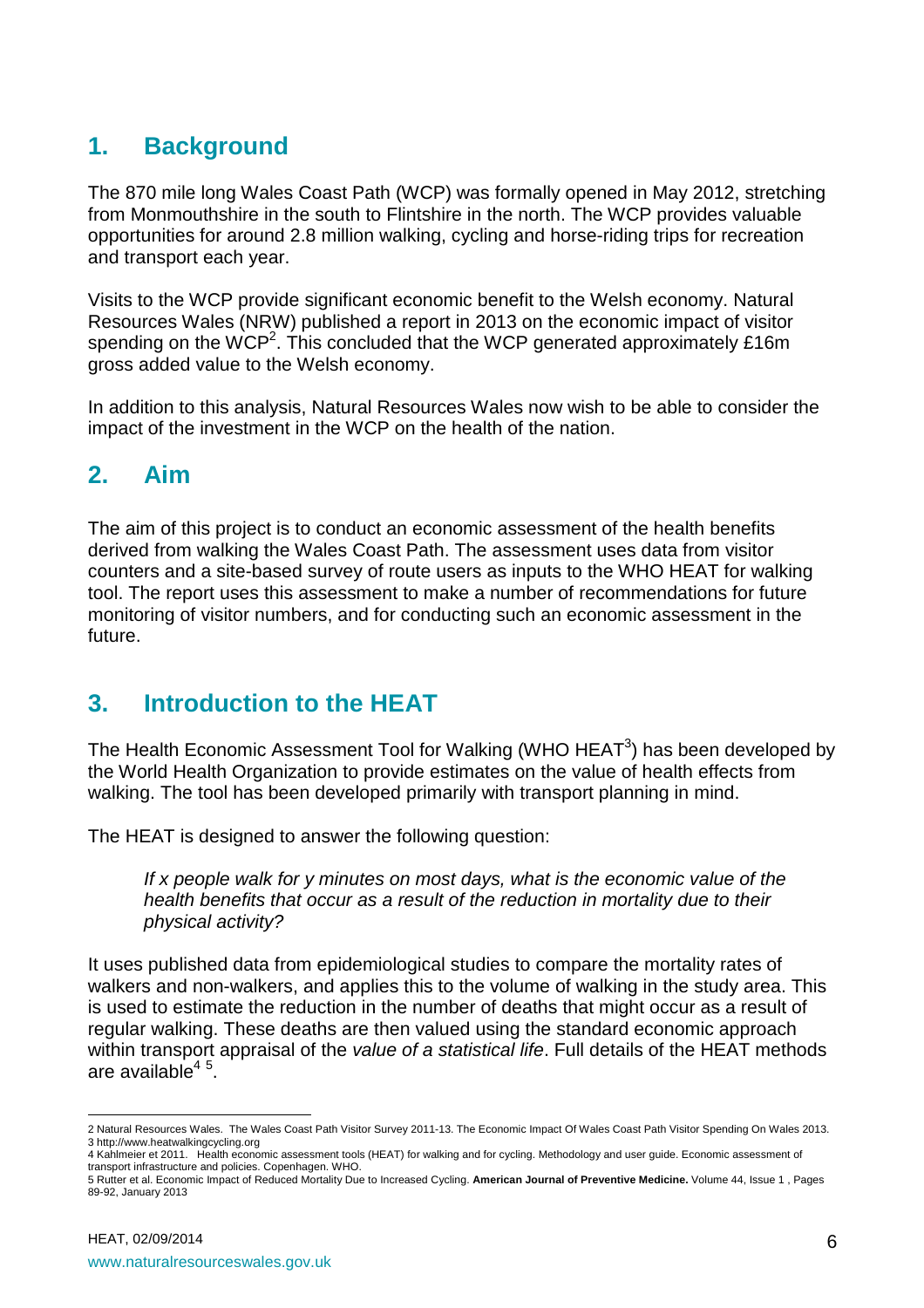### **Value of a statistical life**

The concept of value of a statistical life (VSL) is central to the HEAT as it enables an assessment to be made of the economic value of the deaths prevented by a given amount of regular walking. VSL is commonly used by transport economists, and is based on a methodology called "willingness to pay". This is how much a representative sample of the population would be willing to pay (in monetary terms) to avoid a specific risk such as the risk of a traffic injury. VSL is commonly used by transport economists to place a value on lives saved through road safety improvements. The HEAT applies the same concept to lives that have been (theoretically) saved through increased walking, compared to the nonwalking population.

### **Limitations of the HEAT approach**

There are some limitations of the use of the HEAT that should be considered. Overall it is important to consider that the HEAT takes a simple approach to assessing the mortality benefits of regular walking. It uses relative risk figures and applies these to a standardaged population. It therefore does not consider differences in impact by age, and does not take account of the other health benefits of walking such as improved mental health or reduced incidence of disease.

### **Using the HEAT in a leisure setting**

The HEAT has been used in a number of situations and settings, but it has rarely been applied to a recreation setting or path similar to the WCP. NRW therefore also wished to ascertain the appropriateness of applying the HEAT tool, which was designed for assessing routine physical activity behaviour such as walking or cycling to work, in a leisure context such as the WCP.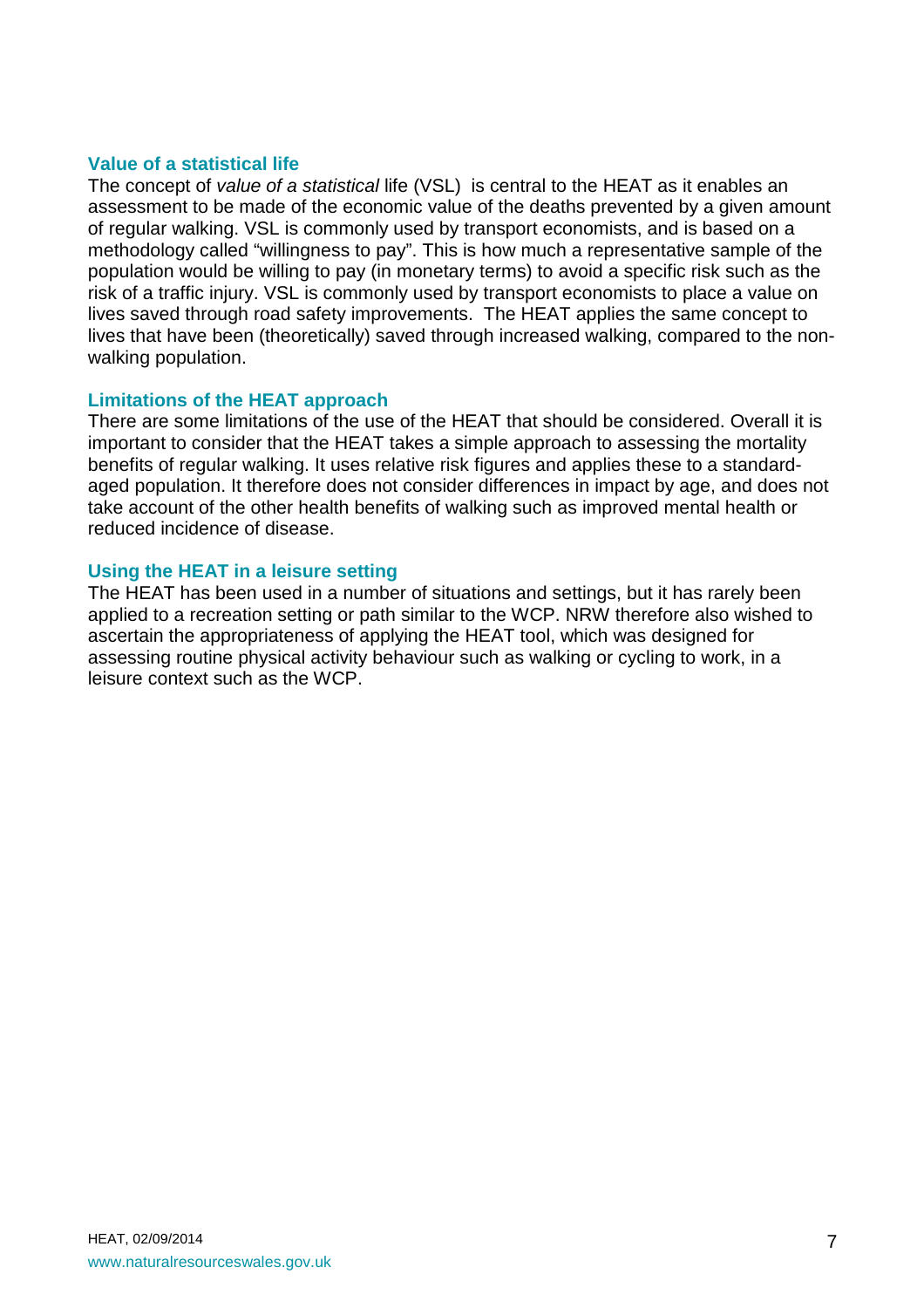# **4. Calculating input data for the HEAT**

Making an economic assessment of the amount of walking along the path using the HEAT tool requires two different types of data:

- An estimate of the number of people walking along the path, and the average frequency of their walking
- An estimate of the average time spent walking, or distance walked, on the path by each person, on each visit

### **Number of people walking & frequency**

An estimate of the number of people who use the path is not directly available from either the route user survey or the counter data. The route user survey (See annex A) uses a random sample of visitors to the path and asks them questions about their path usage. It therefore provides data on frequency of use but does not help us estimate the number of people walking.

The data from the counters on the path provide a value for the total number of times that a person has passed a counter while walking along the path. This may not equate to the total number of walkers for the following possible reasons:

- A proportion of people will walk on sections of the path without any counters, so will not be included in the counts at all;
- A person who walks to a destination and then returns via the same route would trigger the counter twice.
- There is a small number of counters for the length of the path, therefore there are large areas where there are no counters.

The count data therefore need to be adjusted to take account of the proportion of people making return journeys, to reach an estimate of the total number of people walking on the path. The proportion of people making return journeys had to be calculated from additional analysis of the route user survey. The survey contains a detailed map of the area surrounding the interview site with the route of the Wales Coast Path highlighted in red. Respondents were asked to mark the journey they were taking that day along the path. As part of the initial analysis of the survey, the research company was asked to report the distance travelled in one direction, rather than the total distance travelled, or whether the walk was an 'out and back' including a return to the same start point. This analysis was relevant for NRW's main objectives, as they wanted to focus on the amount of the path that was being used: the focus was therefore on how much of the path each walker had used. However, this is inadequate for the HEAT analysis as we need an estimate of the total distance walked, and – for the reasons discussed above – we need to know how many journeys included a return trip to the same start point.

For the HEAT analysis, the data had to be re-analysed by NRW using the original questionnaires. This provided data on the total distance walked, along with the proportion of trips that were return journeys.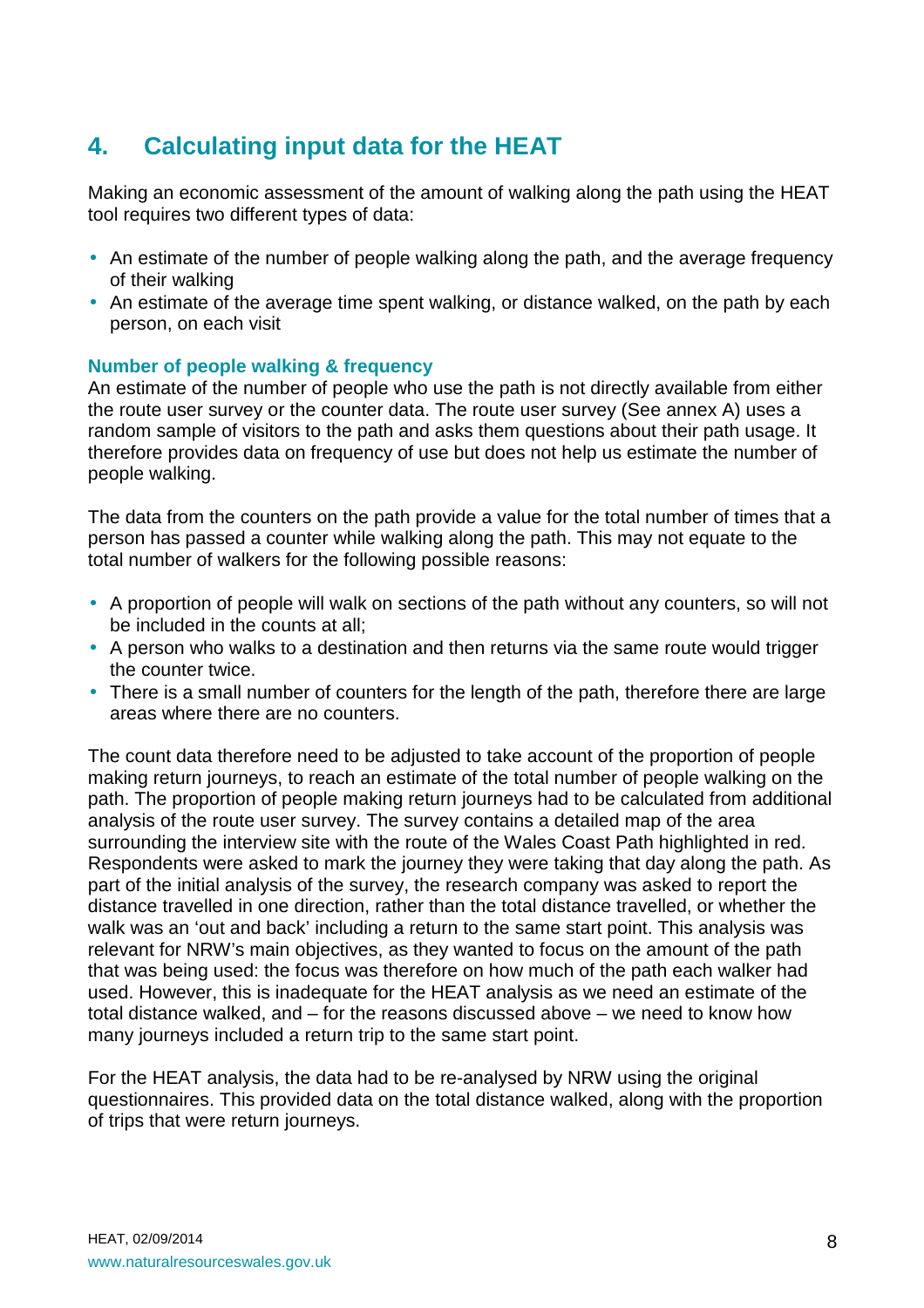### **Recommendation**

To avoid having to undertake additional analysis in future years, it is recommended that the survey responses be analysed routinely to ascertain the total distance walked on each trip, and the proportion of walkers making return journeys. Alternatively, it would be considerably easier to ask respondents a question like: 'are you returning to the same place where you started your walk today'. This would provide additional validation for the return journey calculation.

We combined the counter data (total number of times a counter had been triggered by a passing walker in either direction) and the estimate of the proportion of people who made return journeys to estimate the total number of trips per year.

The HEAT tool allows the user to estimate the number of walkers by entering the number of trips and the proportion making return journeys. However, the HEAT is designed to assess the value of regular commuting behaviour, so the default values are based on regular (almost daily) walking. This is likely to lead to values that don't represent users of the Wales Coast Path who are not generally making daily journeys. We therefore used values from the route user survey to estimate the mean frequency of walking along the path, and used that to calculate the number of walkers.

This calculation is shown at Annex 1. It shows that the mean frequency of walking along the path is 1.6 trips per person per week.

The estimate was cross-validated through discussion with NRW: while people living on the path – especially dog walkers – may walk daily (or even more frequently), the majority walk much less often, with 20% saying they only used it once a year. The result also appears consistent with some other surveys: The South West Coast Path user survey<sup>6</sup> found users visited the path on average 30 times per year (approx 0.6 times per week) while in the Fife coast path survey<sup>7</sup> the mean was higher at 2 walks per week on average.

Using this mean frequency we calculated that 23,688 people had walked on average 1.6 times per week, with 59% making return trips.

#### **Distance walked**

One way to calculate the mean distance walked would be to use the data from question 9 in the survey which asks respondents to estimate the distance they will walk along the path from the start to the furthest point. Comparison of these responses with the calculated distance data (i.e. the analysis of the maps and measuring the start and end points) shows that respondents tended to overestimate the distance to a large degree (self-assessed distance is 46% greater than measured distance). This demonstrates 'social desirability bias' which is a common phenomenon that tends to affect self-reported estimates of a number of issues including distance walked, height and weight, etc ${}^{8}$ . This discrepancy seems particularly large and is cause for concern. It is also striking that the mean distance for self-assessed single journey and the mean total journey are nearly identical, potentially

 $\overline{a}$ 

<sup>6</sup> http://www.ramblers.org.uk/~/media/Files/Campaign%20with%20us/The-Economic-Value-of-the-South-West-Coast-Path.pdf 7 http://fifecoastandcountrysidetrust.co.uk/userfiles/Fife%20Coastal%20Path%20Study%20-%20Final%20Report%20-

<sup>%20</sup>FV%2018%2005%2009.pdf<br><sup>8</sup>\_bttp://an.uil/inadia.arg/uil/i

http://en.wikipedia.org/wiki/Social\_desirability\_bias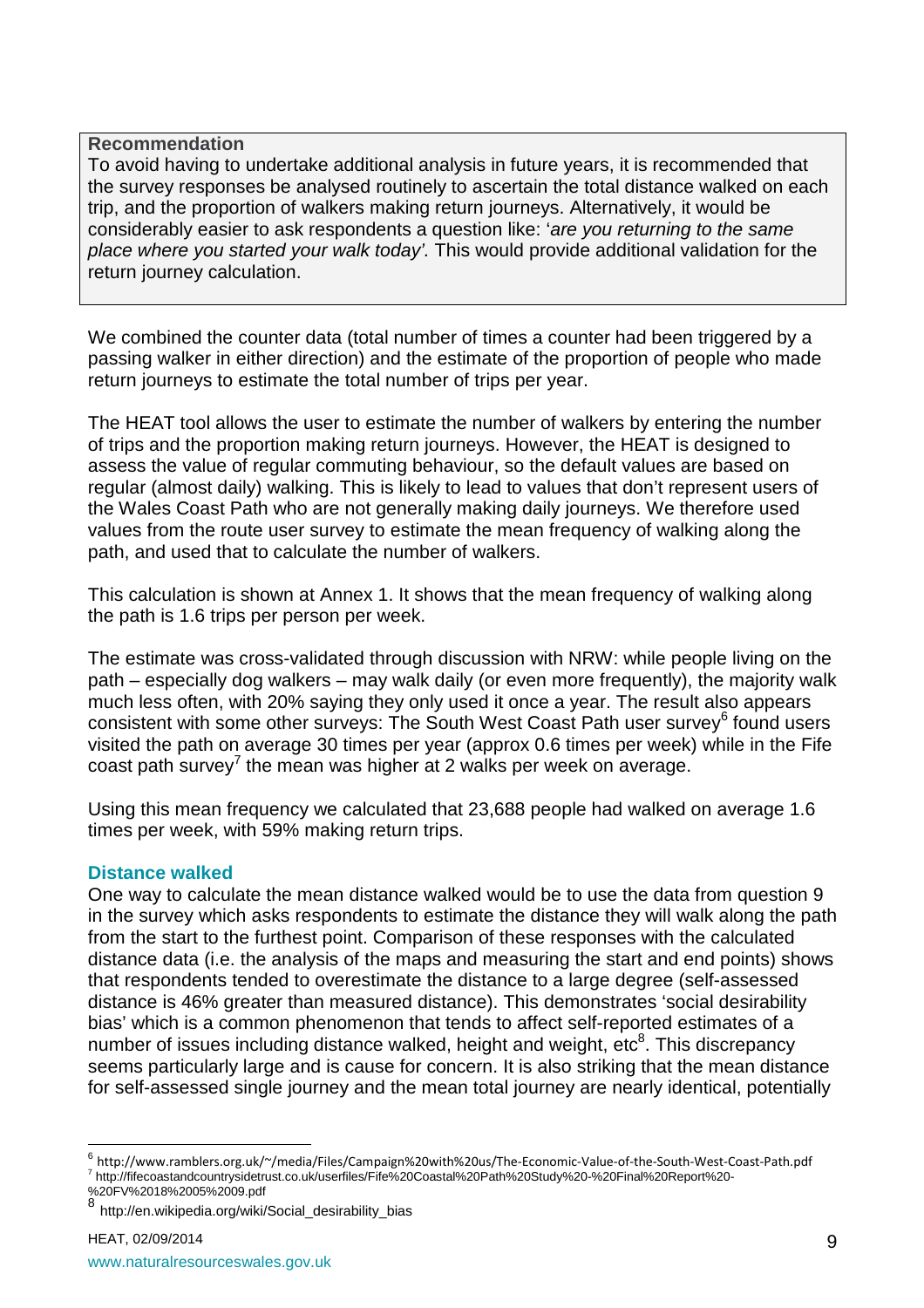implying that respondents did not understand that they were being asked for only the single portion of their journey. See Annex 3 for the full questionnaire.

| Question                                                                                                                                                                                                                                                                                                                      |                                                                                                           | <b>Mean</b><br>distance<br>(miles) |
|-------------------------------------------------------------------------------------------------------------------------------------------------------------------------------------------------------------------------------------------------------------------------------------------------------------------------------|-----------------------------------------------------------------------------------------------------------|------------------------------------|
| Q8: "on the following map please can you<br>draw in your entire trip along the coast path<br>today. Mark the start of your trip with an S                                                                                                                                                                                     | Measured by research<br>company from maps; single<br>leg of journey only                                  | 1.82                               |
| and the finish with an F. If you will be<br>doubling back along the same route please<br>make sure you indicate the furthest point<br>you will be reaching on the path before you<br>turn back. "                                                                                                                             | Measured by research<br>company from maps; total<br>distance (i.e. distance<br>doubled if return journey) | 2.72                               |
| Q9: "approximately how many miles along<br>the coast path do you think you will cover on<br>your trip today between the start point on<br>the path and the furthest point from the start<br>on the path? NOTE THIS IS NOT THE<br>TOTAL MILES WALKED TODAY – IT IS<br>THE TOTAL MILES ALONG THE<br>STRETCH OF THE COASTAL PATH | Intended to be distance<br>covered only on single leg of<br>a return journey (self-<br>assessed)          | 2.65                               |

The alternative way to calculate the mean distance walked is to use the data from question 8 which asks people to highlight start and finish points on a map. There may be some methodological problems with this technique. The main issue is that people may not walk exactly as planned, though this is likely to be balanced out by some people walking further, and some walking shorter distances than planned. Further, it is important that the map data are analysed correctly and that the real distance is measured rather than the distance between the start and end points 'as the crow flies'. The research company were commissioned to measure the total distance using an opisometer (a map-measuring device) rather than measuring the straight line distance so this issue should have been addressed. Overall it does seem likely that this method will produce a more accurate assessment of distance than the self-assessed total used in question 9. In fact, it appears that question 9 provides significantly exaggerated distances.

To ensure that the HEAT calculations are as accurate as possible, the measured data from question 8 were used.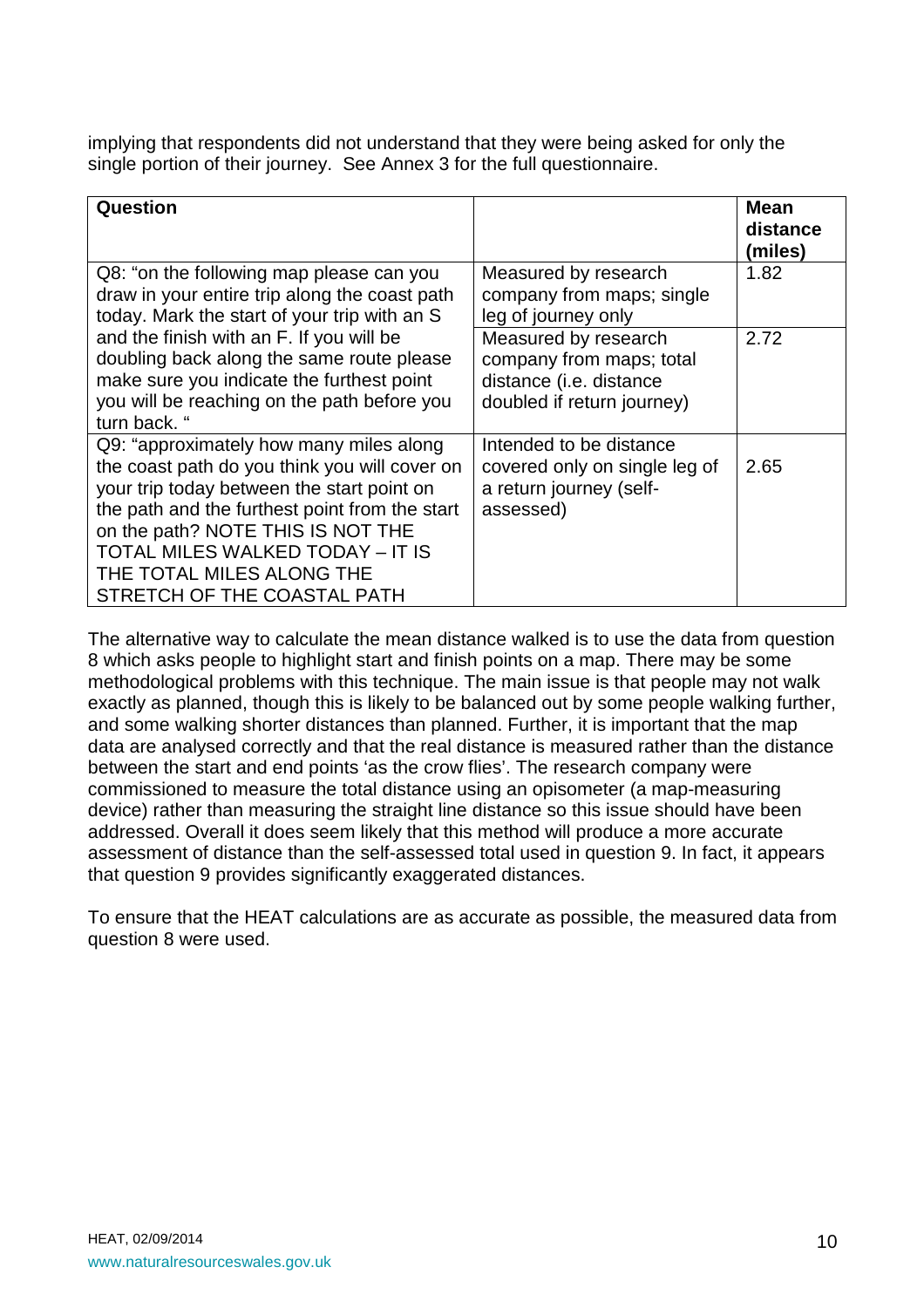# **5. Performing the HEAT calculation**

Having derived the best possible estimates of the use of the path we entered the following data into the HEAT tool:

### **Number of walkers = 23,688 per week**

**Distance walked = 4.38 miles per week (1.61 trips per week \* 2.72 miles per person per trip)** 

The following parameters were chosen:

### **Value of a statistical life<sup>9</sup> = £3.229m**  This is the default value from the HEAT for the UK

### **Mortality rate<sup>10</sup> = 538/100,000**

This is the crude mortality rate for Wales $11$ 

### Discount rate<sup> $12$ </sup> = 5%

This is the default rate recommended by the HEAT

### **Appraisal period<sup>13</sup> = 10 years**

This is the default rate recommended by the HEAT

 9 See section 3 for explanation of Value of Statistical Life

<sup>&</sup>lt;sup>10</sup> Mortality rate is a measure of the total number of deaths in a population, scaled to the size of that

population, per unit of time. For the HEAT, mortality rate is expressed in deaths per 100,000 population.  $11$  See Annex 2

 $12$  The theoretical or observed rates commonly used by economists to discount future payoffs. Since benefits occurring in the future are generally considered less valuable than those occurring in the present, a discount rate is applied to future benefits.

 $13$  The time period over which benefits are calculated.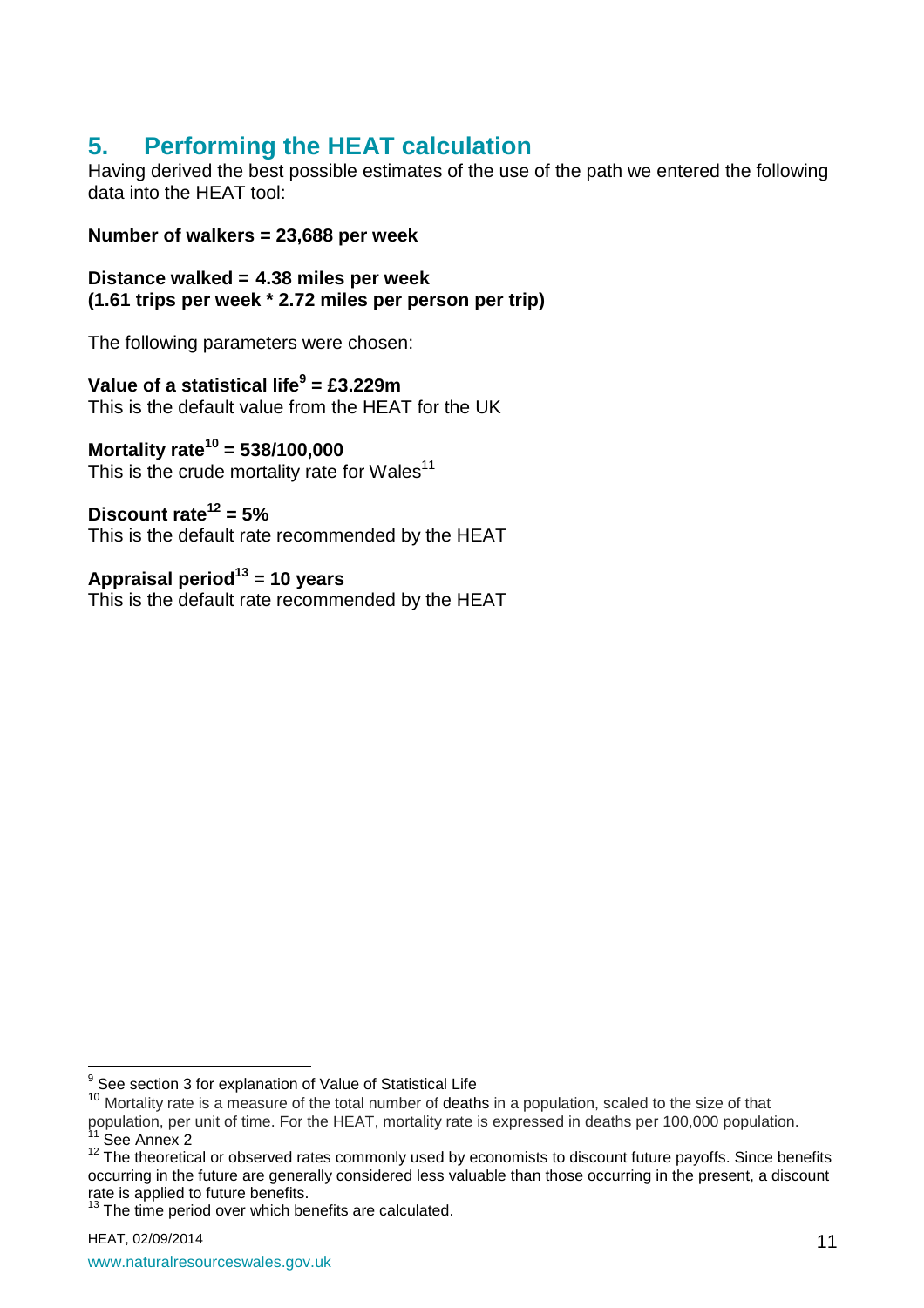# **6. Results**

### **HEAT estimate**

#### Reduced mortality as a result of changes in walking behaviour

The walking data you have entered corresponds to an average of 1.01 km per person per day.

This level of walking provides an estimated protective benefit of: 6 % (compared to persons not walking regularly)

From the data you have entered, the number of individuals who benefit from this level of walking is: 23,688

Out of this many individuals, the number who would be expected to die if they were not walking regularly would be: 127.44

The number of deaths per year that are prevented by this level of walking is: 7

#### Financial savings as a result of walking

Currency: GBP, rounded to 1000

| The value of statistical life in your population is:                          | 3,229,000   |
|-------------------------------------------------------------------------------|-------------|
| The annual benefit of this level of walking, per year, is:                    | 23,742,000  |
| The total benefits accumulated over 10 years are:                             | 237,416,000 |
| When future benefits are discounted by 5 % per year.                          |             |
| the current value of the average annual benefit, averaged across 10 years is: | 18,333,000  |
| the current value of the total benefits accumulated over 10 years is:         | 183,327,000 |

This produced the value of **£18.3m** per year (averaged over 10 years).

This value is based on the HEAT's estimate that the increased amount of walking among users of the WCP (compared to people who do not walk regularly) has led to the prevention of 7 premature deaths.

Each life saved is valued at £3.229m per year. The total is then discounted back to the present day (to reflect the fact that the projected savings are in the future).

More detailed information and explanation of the concept of value of statistical life, discounting, and the methods behind the HEAT calculation are available in the HEAT user guide<sup>14</sup>.

This £18.3m is divided into **£11.3m** per year in convergence and **£7m** in non-convergence areas.

This calculation is based on the proportion of counts measured in convergence and nonconvergence areas (i.e. the measured use of the WCP in each area). Although local level mortality rates for the different areas within Wales were not available to us, it is very likely that the levels will be higher in the convergence areas as mortality is closely linked with

 $HEAT$ , 02/09/2014  $12$ www.naturalresourceswales.gov.uk

 $\overline{a}$ 

http://www.euro.who.int/ data/assets/pdf\_file/0003/155631/E96097rev.pdf?ua=1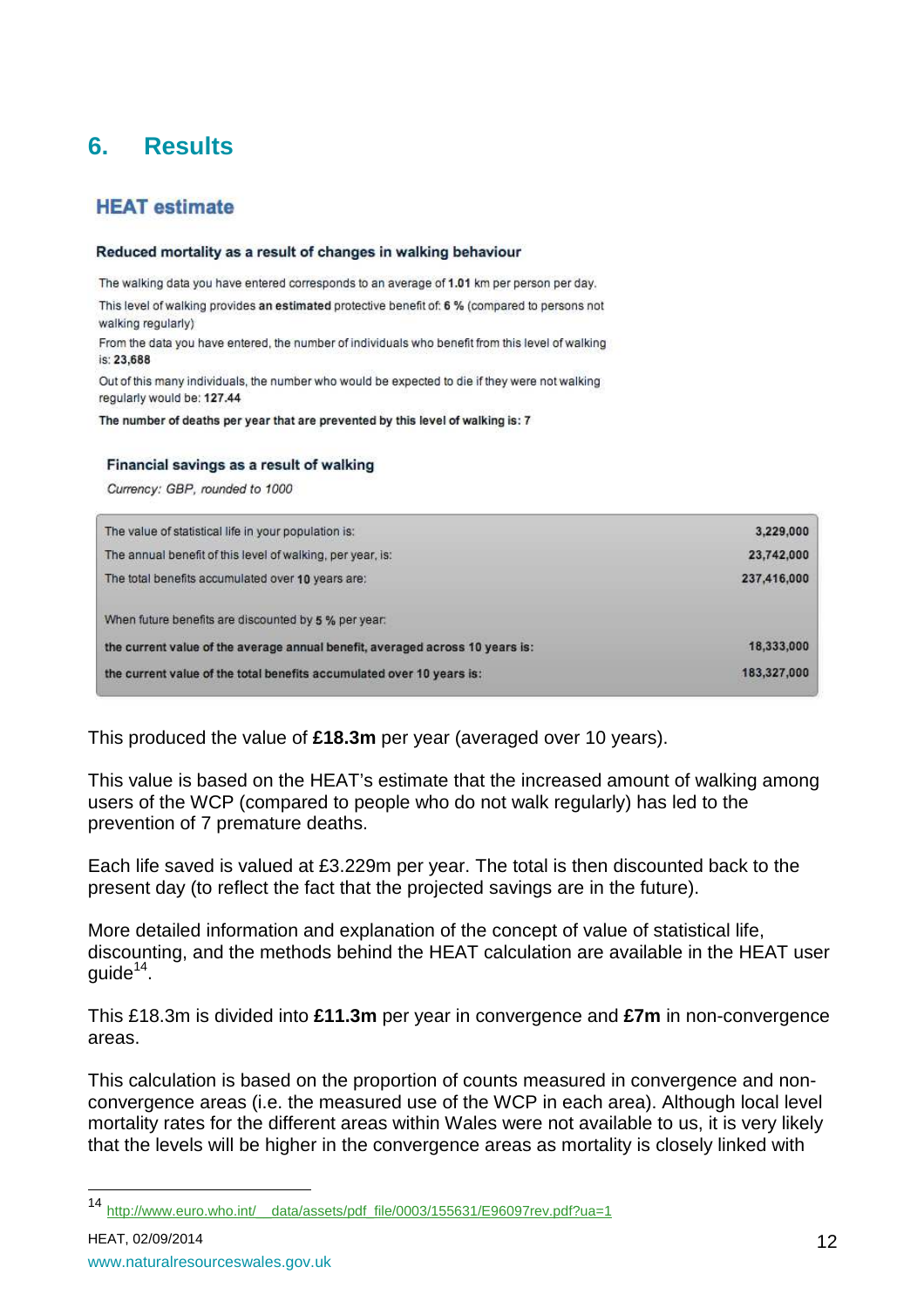deprivation. The health benefits accruing from the path are thus likely to be greater in these areas, as a result of which the HEAT figures calculated here may well underestimate the benefit. If local mortality data are available these could be used to generate revised results

### **Attributing benefit directly to the coast path**

A weakness of many evaluations is that it is difficult to attribute benefits directly to the intervention itself. In the above calculations we have estimated the value of the health benefits of a number of people walking along the Welsh Coast Path, and attributed this value to the existence of the path itself. In other words we have assumed that it is the existence of the path that led to the creation of the health benefits. However, while it may be true that some people walked along the path 'because it was there', a number of people may have walked the same distance and frequency if the path did not exist; they simply would have made their journeys elsewhere.

This issue was addressed in question 6 of the survey which asked respondents what they would have done if they had not been able to access that particular stretch of the Wales Coast Path. 11% said they would have undertaken the journey by car/ van/ bus/ train etc while 8% said they would have not made the journey or gone walking/ cycling/ horse-riding at all. Thus at least 19% of the total respondents claim to be making walking journeys that can be directly attributed to the path itself**.** 

### **Applying this to the HEAT calculation, we can say that at least £3.5m per year of benefit can be directly attributed to the Welsh Coast Path (19% of £18.3m).**

This is an assessment of the net impact of the WCP and should not be compared with evaluations that use a gross impact figure. This calculation is also quite conservative: most evaluations take a much more generous view of the potential range of benefits and do not only assess directly attributable benefits. The HEAT tool only considers reductions in mortality and does not, for example, estimate benefits from reduced illness, such as diabetes or obesity-related conditions.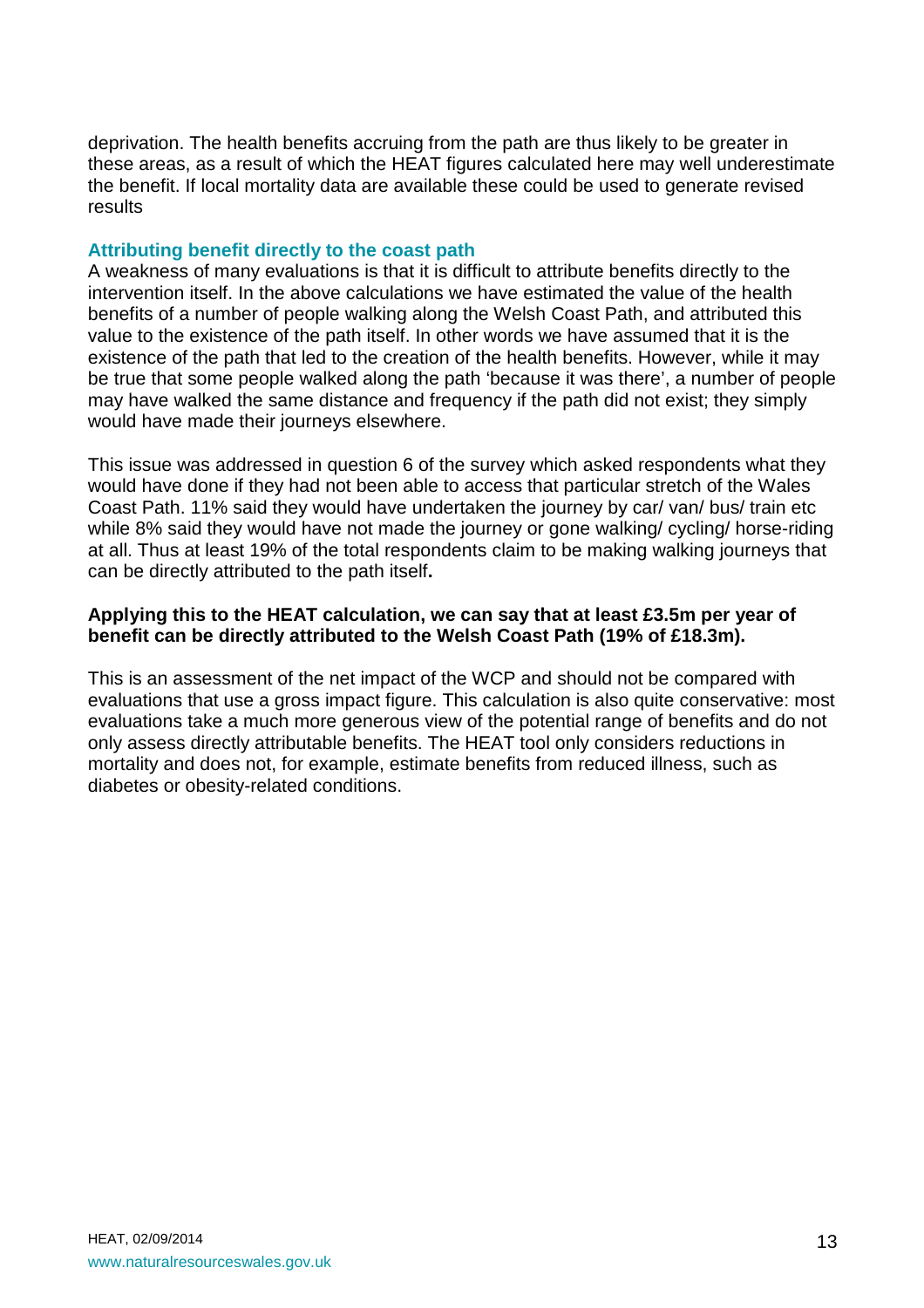# **7. HEAT calculations in future years**

These calculations took a considerable amount of time and effort as the data had to be sourced from the various surveys and converted into the right format for the HEAT tool. For future years, the following process should be followed:

1. Use count data to generate an accurate and up-to-date assessment of the number of counts on the path (i.e. people passing a counter in either direction)

2. Use data from the latest user survey (using questions 6, 8 and 14 of the visitors survey. See Annex 3) to estimate the mean frequency of walking among users of the path (using proportion of return trips). Ideally this would be made easier by including a question like 'Are you walking there and back on the Wales Coast Path today?' in the survey. We can advise on specific questions if required.

- 3. Use this frequency to calculate the number of unique visitors
- 4. Enter these data into the online HEAT tool
- 5. Calculate the proportion in convergence and non-convergence areas (if desired)
- 6. Use data from the user survey to calculate the directly attributable benefit (if desired).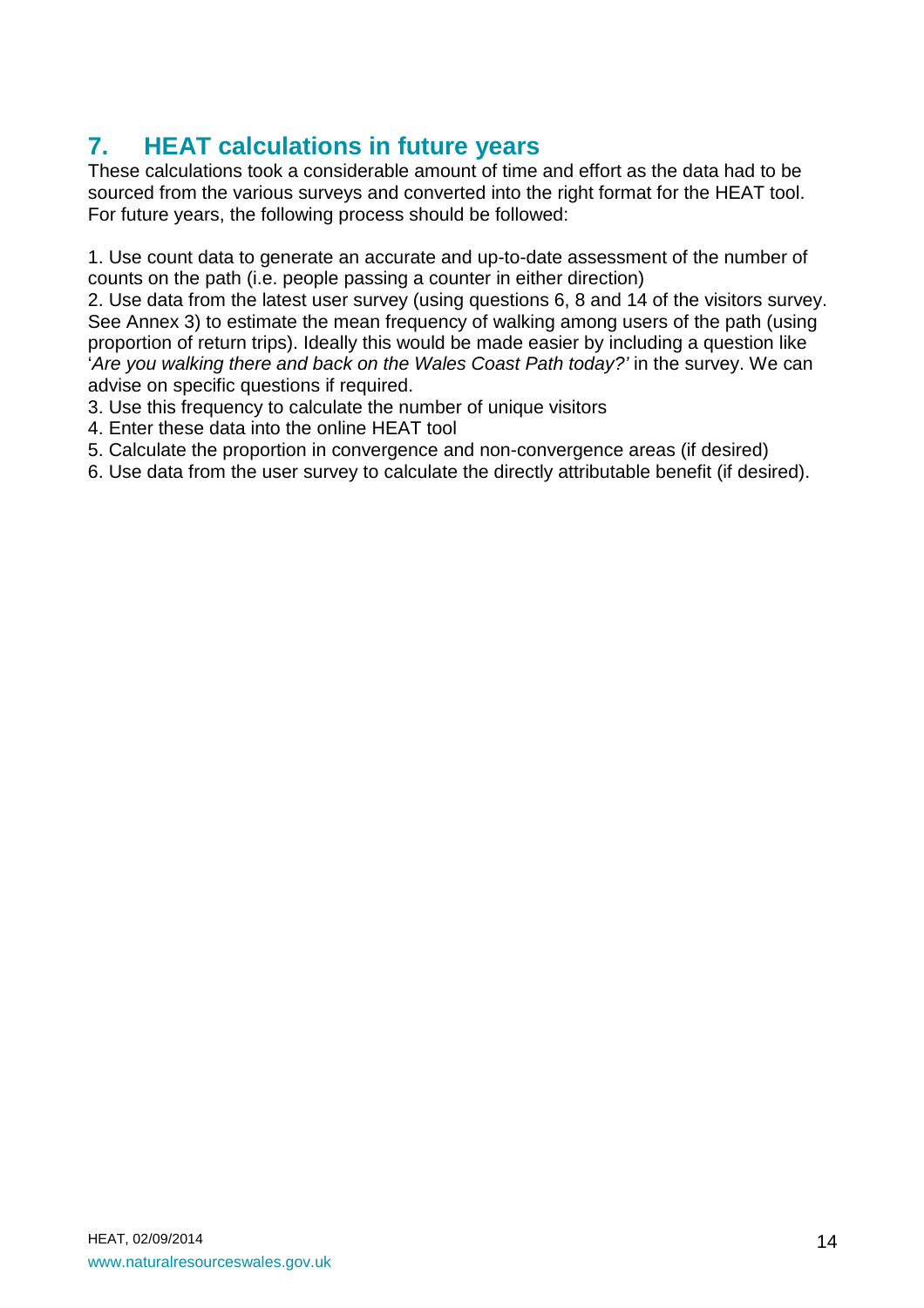# **8. Methodological considerations.**

### **Use of count data**

We have raised above a few potential problems with interpreting readings from counters as representing the actual number of visitors. Our investigation of the source data indicates some other concerns. Flintshire recorded the second highest number of visitors of any Local Authority, although the estimate comes from a single observation in July-Sept 2010. When compared with the record of observations for other areas, we would expect several years of quarterly results to have been reported. This observation is an order of magnitude greater than any other reading (and 2 orders of magnitude greater than most readings). One possible explanation for the anomaly is that this represents the total number of readings for multiple years. It's difficult to say given that the only other readings (for Oct-Dec 2012 and Oct-Dec 2013) are 0, owing to vandalism (explanatory note dated 23 April 2013). If the result does cover multiple years, it can't be included in the annual sum for all areas. Given that this result accounts for 15%, it would seem to warrant further scrutiny.

There are several instances of apparent under-counting owing to equipment faults, vandalism, theft, closure of routes and partial reporting. There are also occasional instances of attempts to correct reporting errors. In the context of other observations these discrepancies appear to be within tolerable limits.

Although the data are not available for a direct comparison of the same period for each area, the aim appears to have been to select the most recent, and reliable full year of data. This should serve to balance out seasonal variation with the year (which would be a problem if we were to look at the summer quarter only, for example). It does, however, involve the implicit assumption that the latest year is representative for all past and future years. In reality the counter data shows trends of rising and falling use. A full investigation of the trend data might suggest some interesting patterns although it might not be possible to make a fair comparison given the inconsistencies in data quality.

#### **Value of a statistical life**

There have been some criticisms of the approach taken to using the value of a statistical life. Its use is common in transport economics, where a road safety improvement that saves a life has a standard financial benefit. However, some critics of the approach say that it is inappropriate to value human life in this way. Another issue is that the financial value of the reduced deaths is somewhat intangible: it is not 'healthcare savings' or money not spent on treatment, which would require a different economic approach.

#### **Adaptations needed to use the HEAT tool for recreational walking**

One of the concerns expressed by NRW at the start of this project was that the HEAT might not be directly applicable to use in a leisure setting, as it was originally designed to assess the value of commuter walking and cycling. The main issue is the frequency of walking, as the default values in the HEAT are based on much higher frequency of walking than is normally seen on leisure paths. This has been addressed by performing our own calculations of walking frequency rather than using the HEAT default values.

The other consideration is that the baseline level of physical activity may be different between the types of people who regularly commute (by bike or by foot), and people who walk for leisure along a coast path. This might mean that the additional benefits of the walk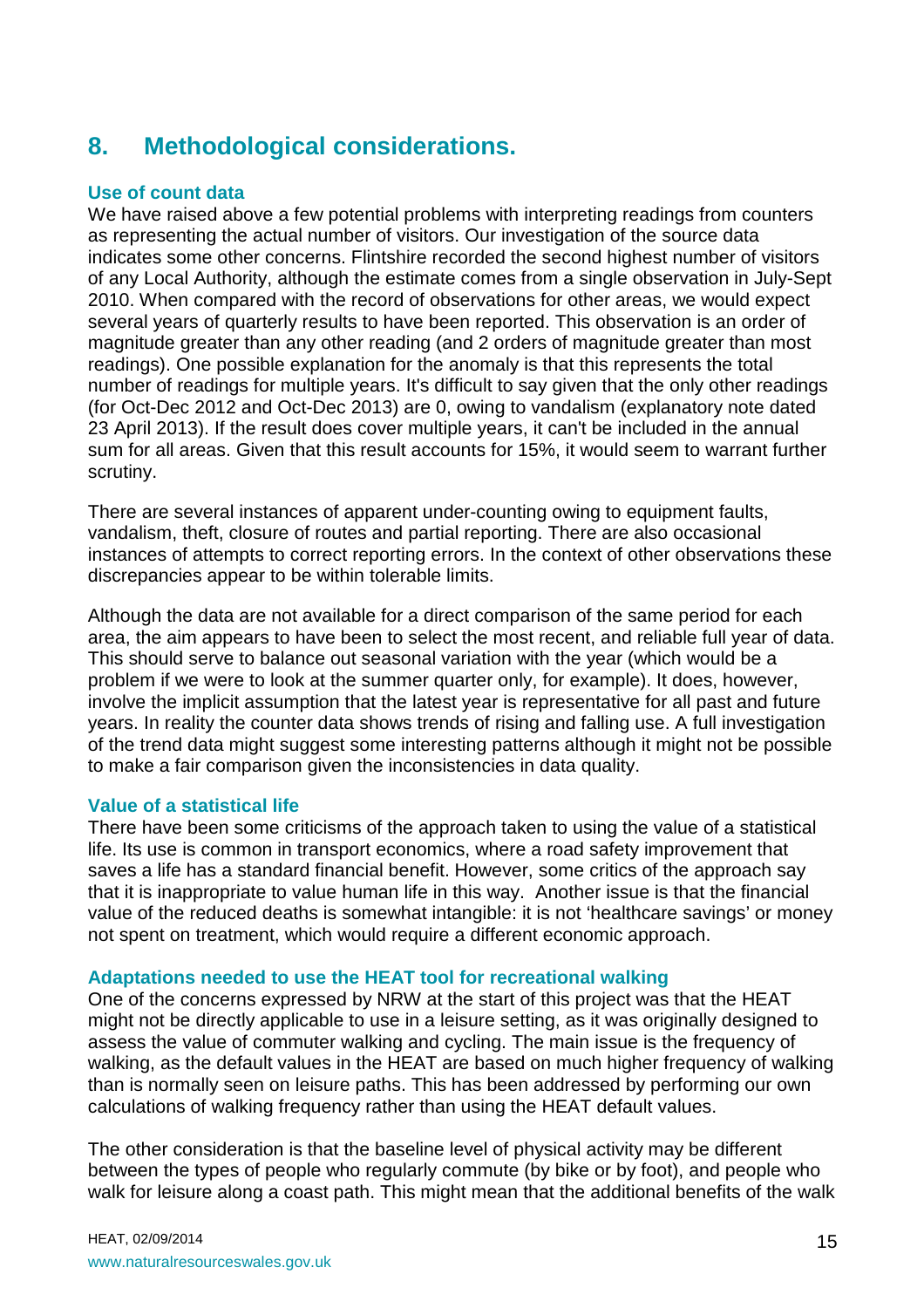may vary between the groups. However this is dealt with in the HEAT as the relative risk of mortality between walkers and non-walkers takes account of their baseline level of leisuretime physical activity. This means that it is only the additional walking that leads to the reduction in risk. Thus the HEAT should be just as applicable to a leisure setting as regular commuting. However, overall the HEAT does seem to be a very suitable compromise between technical complexity and ease of use, and has been shown to be applicable to the situation of assessing the benefits of a coast path.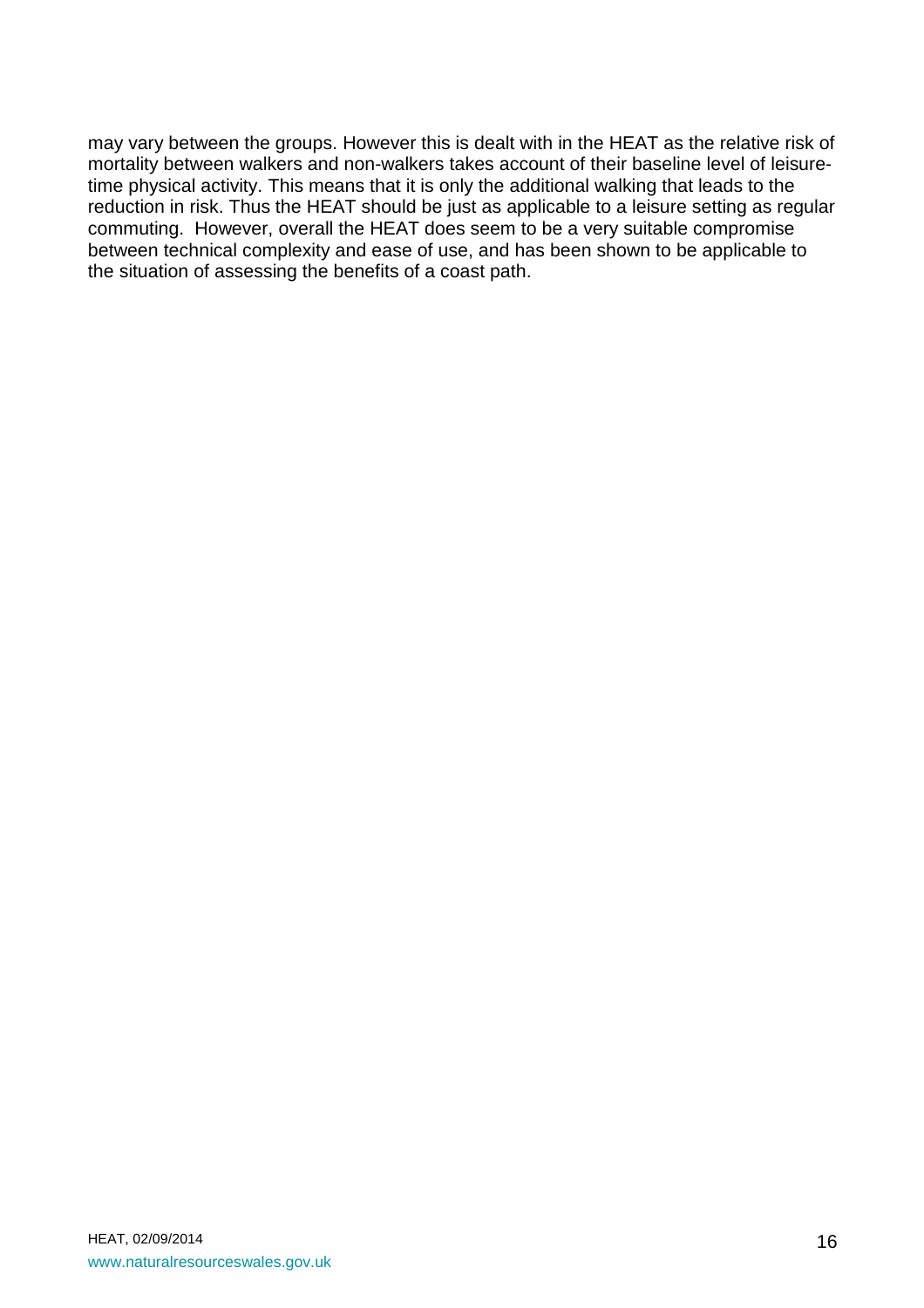# **9. Conclusions**

The HEAT tool has allowed an economic assessment to be made of the health benefits arising from people walking regularly on the Wales Coast Path.

Using data from counters on the path and user surveys, we estimated that 23,688 people walked on the path every week. On average they walked 4.38 miles per week (spread over a mean of 1.6 visits per week).

This level of walking prevented 7 deaths per year among the walking population (compared to people who do not walk regularly).

Using standard values for a statistical life, this amounts to an average value per year of walking on the Wales Coast Path of **£18.3m.** 

This is divided into **£11.3m** per year in convergence and **£7m** in non-convergence areas.

Within these walkers, 19% of people said that without the path they would not walk at all. Thus **£3.5m of benefit per year can be directly attributed to the existence of the Wales Coast Path.**

The HEAT tool has shown to be adaptable to use in the leisure setting. It could be used to repeat this valuation in future years. If survey questions were amended appropriately this could provide more robust results.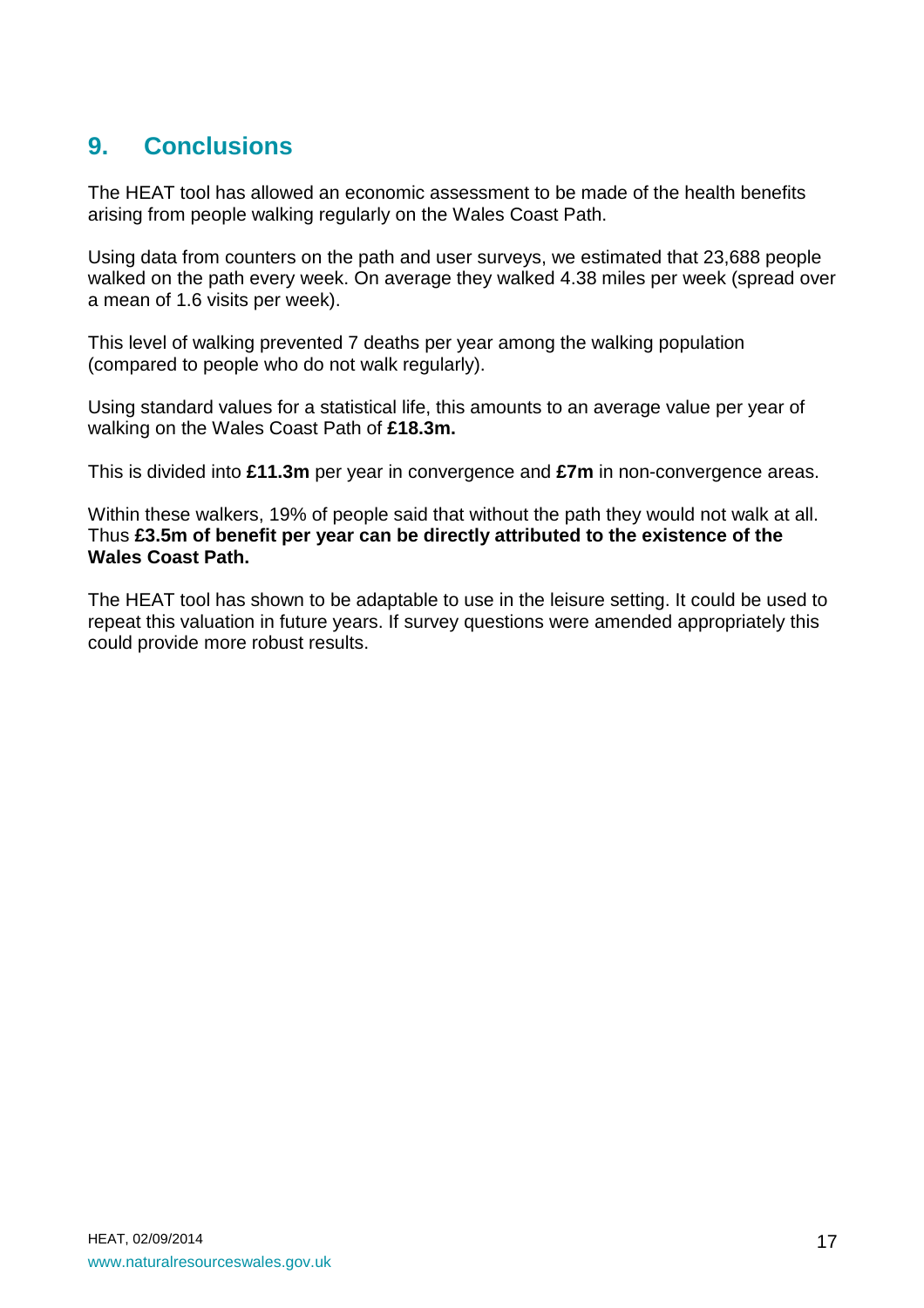# **Annex 1**

## **Main calculations: trips and distance**

|                | A<br><b>Wales Coast Path counts</b><br>per year | в<br><b>Bold</b> = HEAT input data | Formula        |
|----------------|-------------------------------------------------|------------------------------------|----------------|
| 1              | Raw number of counts                            | 2,823,517                          |                |
| 3              | proportion return trips                         | 59.36%                             |                |
| 5              | number of one way trips                         | 1,147,598                          | $(1 - A3)^*B1$ |
| $\overline{7}$ | number of return trips                          | 1,675,919                          | $A3*A1$        |
| 9              | total unique trips per year                     | 1,985,558                          | $A5+(A5/2)$    |
| 11             | total unique trips per week                     | 38,184                             | A9/12          |
| 13             | total persons per week                          | 23,688                             | A11/B29        |

### **IF only 19% of these trips can be attributed to the path**

| 20 | total WCP-specific trips per<br>year    | 377,256 | $A9*0.19$ |
|----|-----------------------------------------|---------|-----------|
| 22 | total WCP-specific trips per<br>week    | 7,255   | A20/52    |
| 24 | total WCP-specific persons              | 4,501   | A22/B28   |
| 26 | mean total miles per person<br>per trip | 2.72    |           |
| 28 | mean trips per week                     | 1.61    |           |
| 29 | mean total distance per week<br>(miles) | 4.38    | A26*A28   |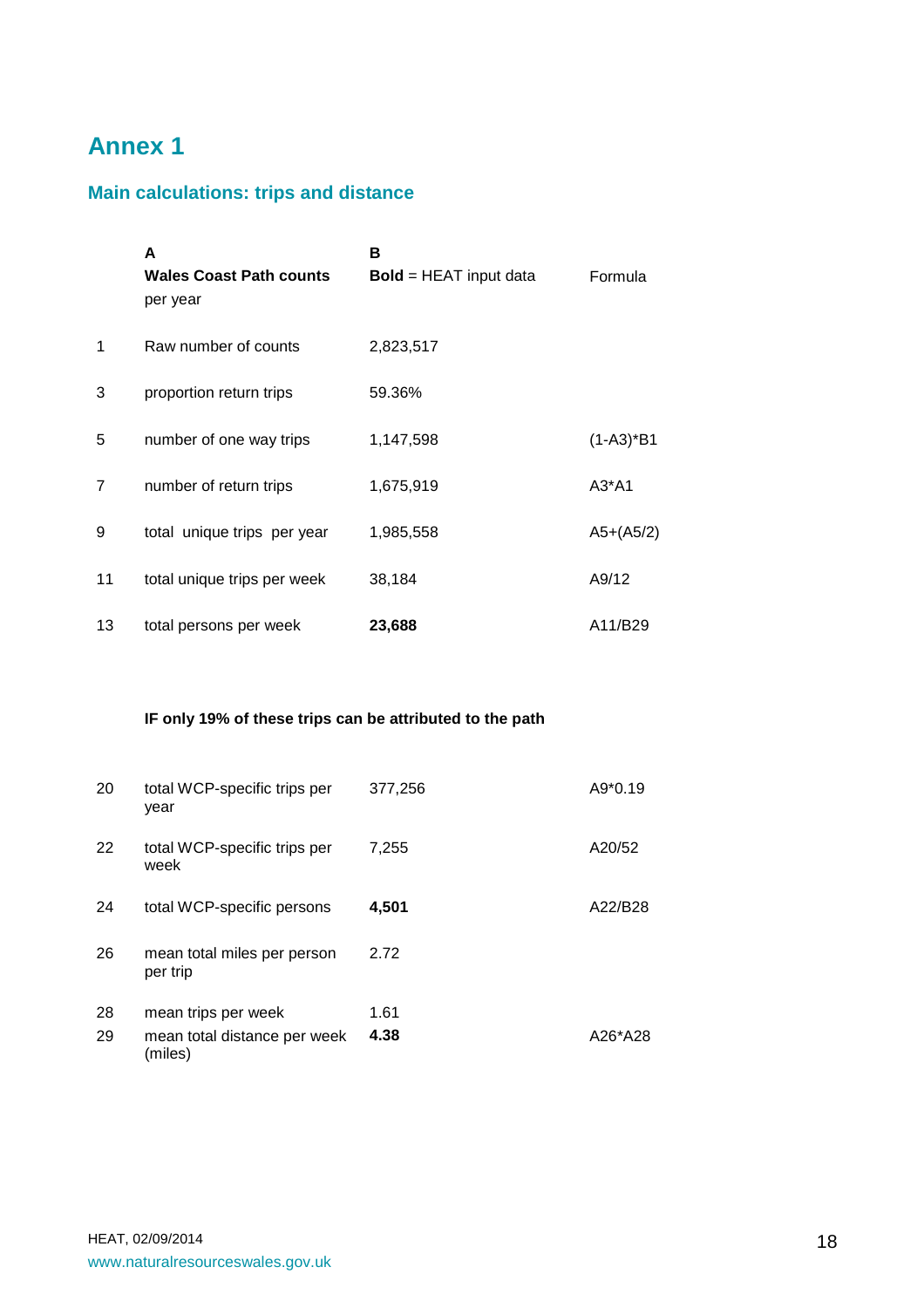## **Trip frequency**

|                                |      | <b>Daily</b> | Weekly  | Once per<br>month | Once per<br>year | Hardly<br>ever | <b>First time</b> | Don't<br>know | <b>Total</b> |
|--------------------------------|------|--------------|---------|-------------------|------------------|----------------|-------------------|---------------|--------------|
| %                              |      | 19%          | 22%     | 23%               | 20%              | 5%             | 9%                | 1%            | 99%          |
| n                              | 1566 | 297.5        | 344.5   | 360.1             | 313.2            | 78.3           | 140.9             | 15.6          | 1550.3       |
| Days per year                  |      | 365          | 52      | 12                |                  | 0.5            | 0.5               | $\Omega$      |              |
| Person trips per year          |      | 108602.1     | 17915.0 | 4322.2            | 313.2            | 39.2           | 70.5              |               | 131262.1     |
|                                |      |              |         |                   |                  |                |                   |               |              |
| Person trips per week          |      |              |         |                   |                  |                |                   |               | 2524.2       |
| Mean trips per person per week |      |              |         |                   |                  |                |                   |               | 1.6          |
|                                |      |              |         |                   |                  |                |                   |               |              |
| Mean trips per person per year |      |              |         |                   |                  |                |                   |               | 83.8         |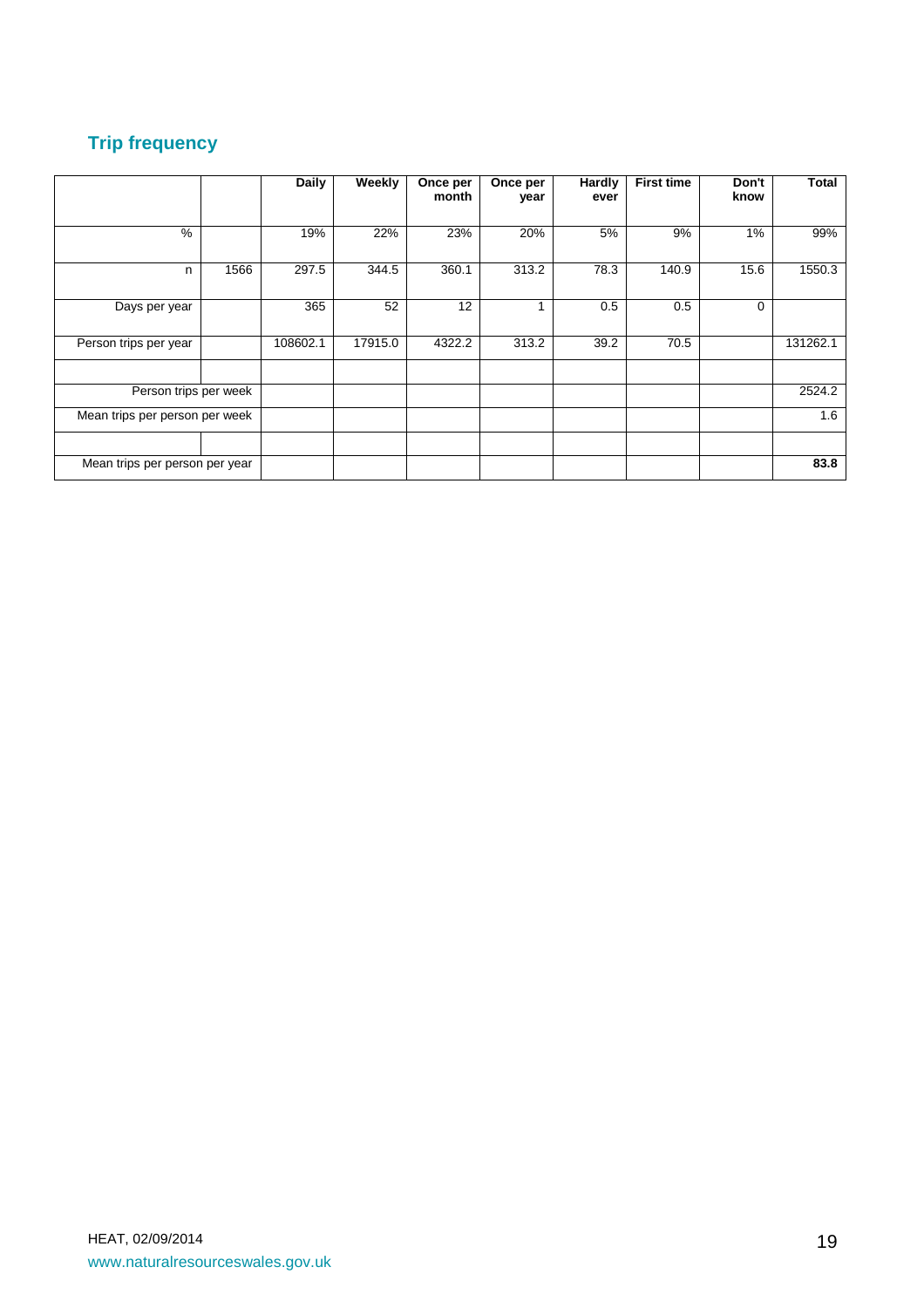# **Annex 2**

### **Calculating the Crude Mortality Rate for Wales**

We used the most recent version of the online HEAT tool (launched in May 2014). This has mortality rates for a number of countries including the WHO Europe Region (659 deaths/100,000 persons per year) and the UK (434/100,000) but we wanted to use the rate for Wales to make the calculations more directly applicable. We calculated the following:

- Deaths per year in Wales using ONS Data (Table 11 on registered deaths)  $= 10,069 = 5,906$  male + 4,163 female
- Population (census table KS102EW) = 1,871,290
- $\bullet$  death rate per 1000 pop = 10,069/ 1,871,290  $*$  1000 = **5.38**

NB This a) uses deaths from 2012 and population from 2011; b) is based upon ages 25-74 rather than 20-74 as in the HEAT.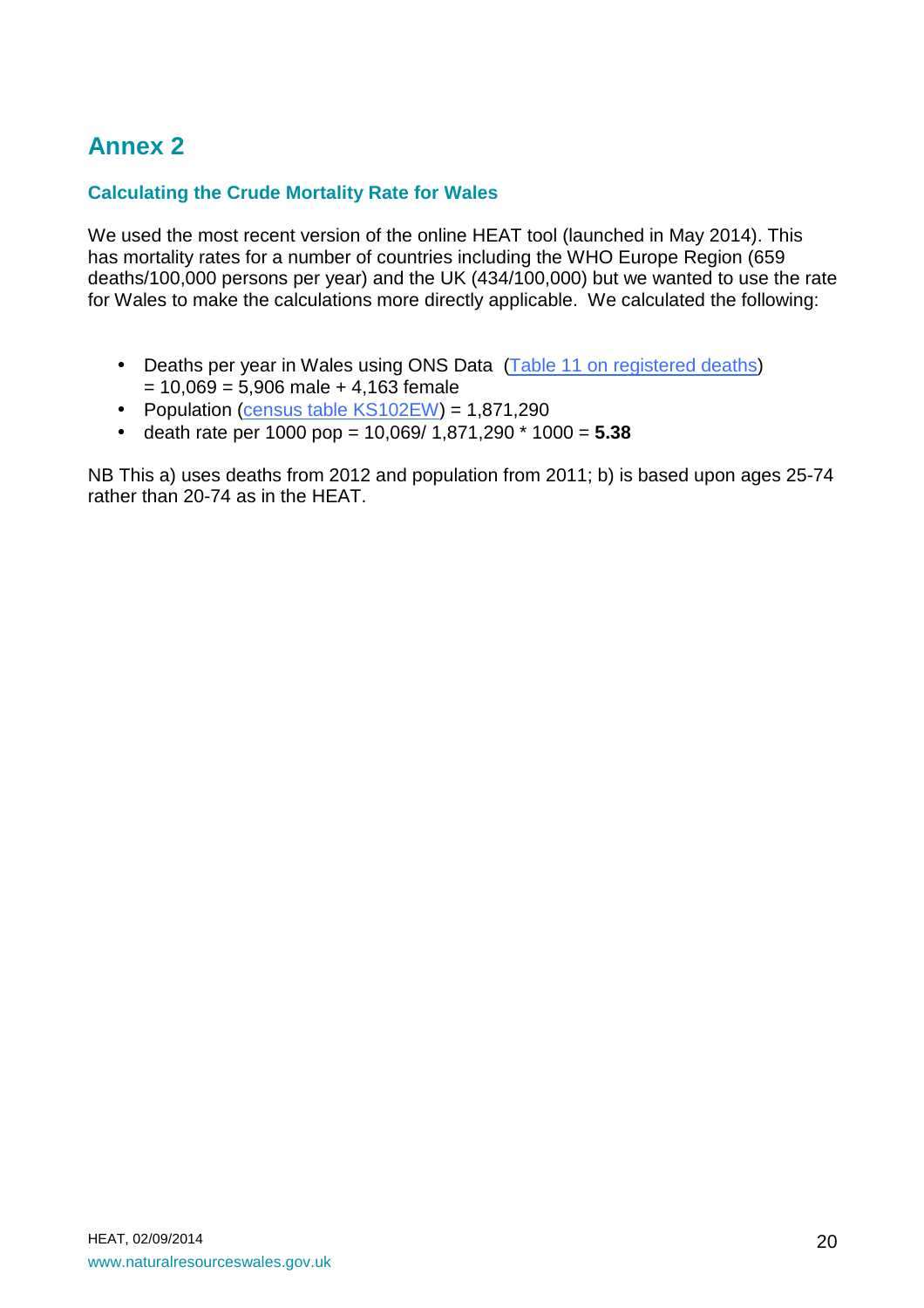# **Annex 3. User survey**

| <b>ERDE</b>     | Llywodraeth Cymru<br><b>Welsh Government</b><br>Ewrop & Chymru: Buddsoddi yn eich dyfedol<br>Cronfa Dathlygu Rhanbarthol Ewrop<br><b>Europe &amp; Wales: Investing in your future</b><br><b>European Regional Development Fund</b> | Llwybr Arfordir Cymru<br><b>Wales Coast Path</b> |     |     | <b>Cyngor Cefn Gwlad Cymru<br/>Countryside Council for Wales</b><br><b>WALES COAST PATH VISITOR SURVEY</b><br>(B01135 Draft 5) | beaufortresearch |     |     |     |   |
|-----------------|------------------------------------------------------------------------------------------------------------------------------------------------------------------------------------------------------------------------------------|--------------------------------------------------|-----|-----|--------------------------------------------------------------------------------------------------------------------------------|------------------|-----|-----|-----|---|
| For office use: |                                                                                                                                                                                                                                    | Sample point ref:                                | (1) | (2) |                                                                                                                                | Case number      | (3) | (4) | (5) | 6 |

### **APPROACH ADULTS AGED 16 AND OVER**

Good morning/afternoon. My name is………from Beaufort Research, a member of the Market Research Society. We are conducting a short survey on behalf of the Countryside Council for Wales to understand why and how people are using the coastal path, and help us manage the path better. The survey will only take around 5 minutes or so to complete . The responses you provide will be held by the Countryside Council for Wales and the information will be used for research purposes only. Would you be able to help?

| Q <sub>1</sub> | RECORD RESPONDENT'S MODE OF TRANSPORT ON COAST PATH<br><b>MAY MULTICODE</b>                                                                                                                                                                                                                                                                                                                                                        |                                                    |
|----------------|------------------------------------------------------------------------------------------------------------------------------------------------------------------------------------------------------------------------------------------------------------------------------------------------------------------------------------------------------------------------------------------------------------------------------------|----------------------------------------------------|
|                |                                                                                                                                                                                                                                                                                                                                                                                                                                    | $(7-9m)$                                           |
|                | Walking                                                                                                                                                                                                                                                                                                                                                                                                                            |                                                    |
|                | Cycling                                                                                                                                                                                                                                                                                                                                                                                                                            | 2                                                  |
|                | Horse riding                                                                                                                                                                                                                                                                                                                                                                                                                       | 3                                                  |
|                | Using a motorised vehicle (e.g. motorbike, quad bike)                                                                                                                                                                                                                                                                                                                                                                              | $\overline{4}$                                     |
|                | Using an assisted/disability vehicle                                                                                                                                                                                                                                                                                                                                                                                               | 5                                                  |
|                |                                                                                                                                                                                                                                                                                                                                                                                                                                    |                                                    |
| Q <sub>2</sub> | Would you like to take part in this survey in English or Welsh?                                                                                                                                                                                                                                                                                                                                                                    | (10)                                               |
|                | English                                                                                                                                                                                                                                                                                                                                                                                                                            | $\perp$                                            |
|                | Welsh                                                                                                                                                                                                                                                                                                                                                                                                                              | $\overline{2}$                                     |
| Q <sub>3</sub> | <b>SHOWCARD C</b><br>And which of the following best describes why you are using the path today?<br>SINGLE CODE. IF "DOGWALKING" RECORD AS LEISURE TRIP FROM<br>HOME OR AS PART OF HOLIDAY/ BREAK AS APPROPRIATE<br>To go to or from your usual place of work or another destination<br>Non-routine work trip purposes<br>Part of a leisure trip from home<br>Part of a leisure trip as part of a longer break or holiday in Wales | (11)<br>1<br>$\overline{2}$<br>3<br>$\overline{4}$ |
|                |                                                                                                                                                                                                                                                                                                                                                                                                                                    | 5                                                  |
|                | They are joined up into one path                                                                                                                                                                                                                                                                                                                                                                                                   | $\mathbf{1}$                                       |
|                | They are not joined up into one path but will be in the near future                                                                                                                                                                                                                                                                                                                                                                | $\overline{2}$                                     |
|                | They are not joined up into one path but will be in the long term                                                                                                                                                                                                                                                                                                                                                                  | 3                                                  |
|                | They are not joined up into one path and probably never will be                                                                                                                                                                                                                                                                                                                                                                    | $\overline{4}$                                     |
|                | Don't know                                                                                                                                                                                                                                                                                                                                                                                                                         | 5                                                  |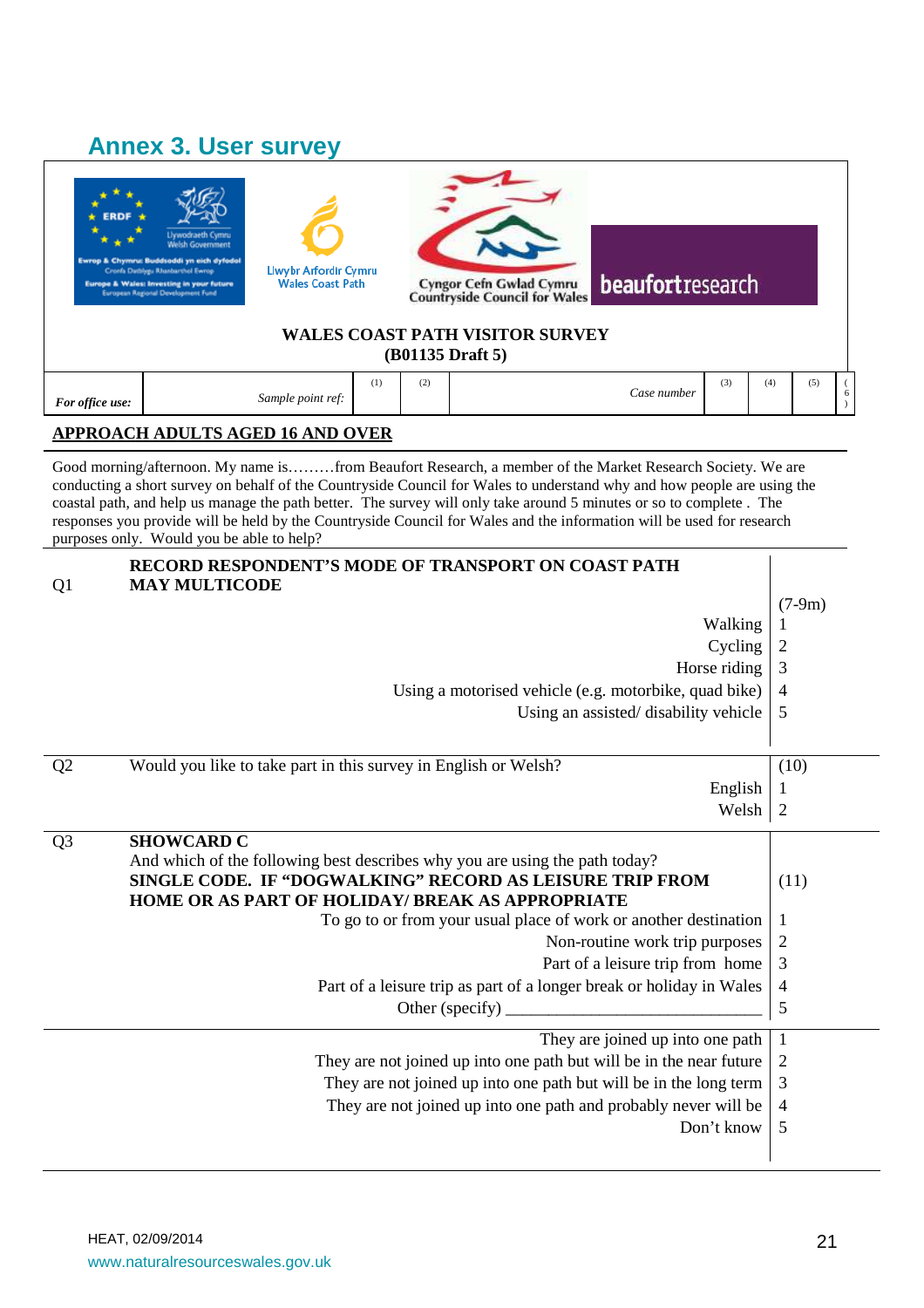| Q <sub>5</sub> | <b>READ OUT</b> In 2012 the Wales Coast Path will be created with 850 miles of pathways<br>around the country's coastline. It includes already existing coastal paths along with sections<br>which have been improved and new sections of path. |                |
|----------------|-------------------------------------------------------------------------------------------------------------------------------------------------------------------------------------------------------------------------------------------------|----------------|
|                | Can you tell me whether you think that the path you are on now is                                                                                                                                                                               |                |
|                | <b>READ OUT, SINGLE CODE</b>                                                                                                                                                                                                                    | (20)           |
|                | An <b>unchanged existing</b> section                                                                                                                                                                                                            |                |
|                | An <b>improved</b> section                                                                                                                                                                                                                      | 2              |
|                | A new section of path                                                                                                                                                                                                                           | 3              |
|                | Don't know                                                                                                                                                                                                                                      | $\overline{4}$ |
|                |                                                                                                                                                                                                                                                 |                |
| Q <sub>6</sub> | <b>SHOWCARD E</b>                                                                                                                                                                                                                               |                |
|                | Thinking about this visit, if you had not had access to this section of coastal path, what<br>would you have done?                                                                                                                              |                |
|                | <b>SINGLE CODE</b>                                                                                                                                                                                                                              | (21)           |
|                | Walked/cycled/horse ride by another route somewhere else                                                                                                                                                                                        | 1              |
|                | Undertaken the journey by car/van/bus/train etc                                                                                                                                                                                                 | $\overline{2}$ |
|                | Not made the journey or gone walking/cycling/horse riding at all                                                                                                                                                                                | 3              |
|                | Other                                                                                                                                                                                                                                           | $\overline{4}$ |
|                | Don't know                                                                                                                                                                                                                                      | 5              |

#### **ASK ALL**

Q7a How many adults are in your immediate party for walking/ cycling/ riding along the path today? **INCLUDE ALL THOSE AGED 16+. IMMEDIATE PARTY = THOSE WITHIN THE SAME GROUP THAT SHARE FINANCIAL RESPONSIBILITY.** 

Record no. adults



Q7b And how many children are in your immediate party for walking/ cycling/ riding along the path today? **INCLUDE ALL THOSE AGED <16.** 



#### Q8 **READ OUT. HAND PEN TO RESPONDENT.**

On the following map please can you draw in your entire trip along the coast path today. Mark the start of your trip with an S and the finish with a F. If you will be doubling back along the same route please make sure you indicate the furthest point you will be reaching on the path before you turn back.

#### **IF UNABLE TO USE MAP SEE BELOW**

**RECORD TRIP ON PATH VERBATIM, BELOW, GIVING AS MUCH DETAIL AS POSSIBLE (PLACE NAMES, POINTS OF INTEREST). GIVE START POINT AND END POINT AND – IF RETURNING TO THE START POINT – FURTHEST POINT ALONG THE PATH REACHED BEFORE TURNING BACK.**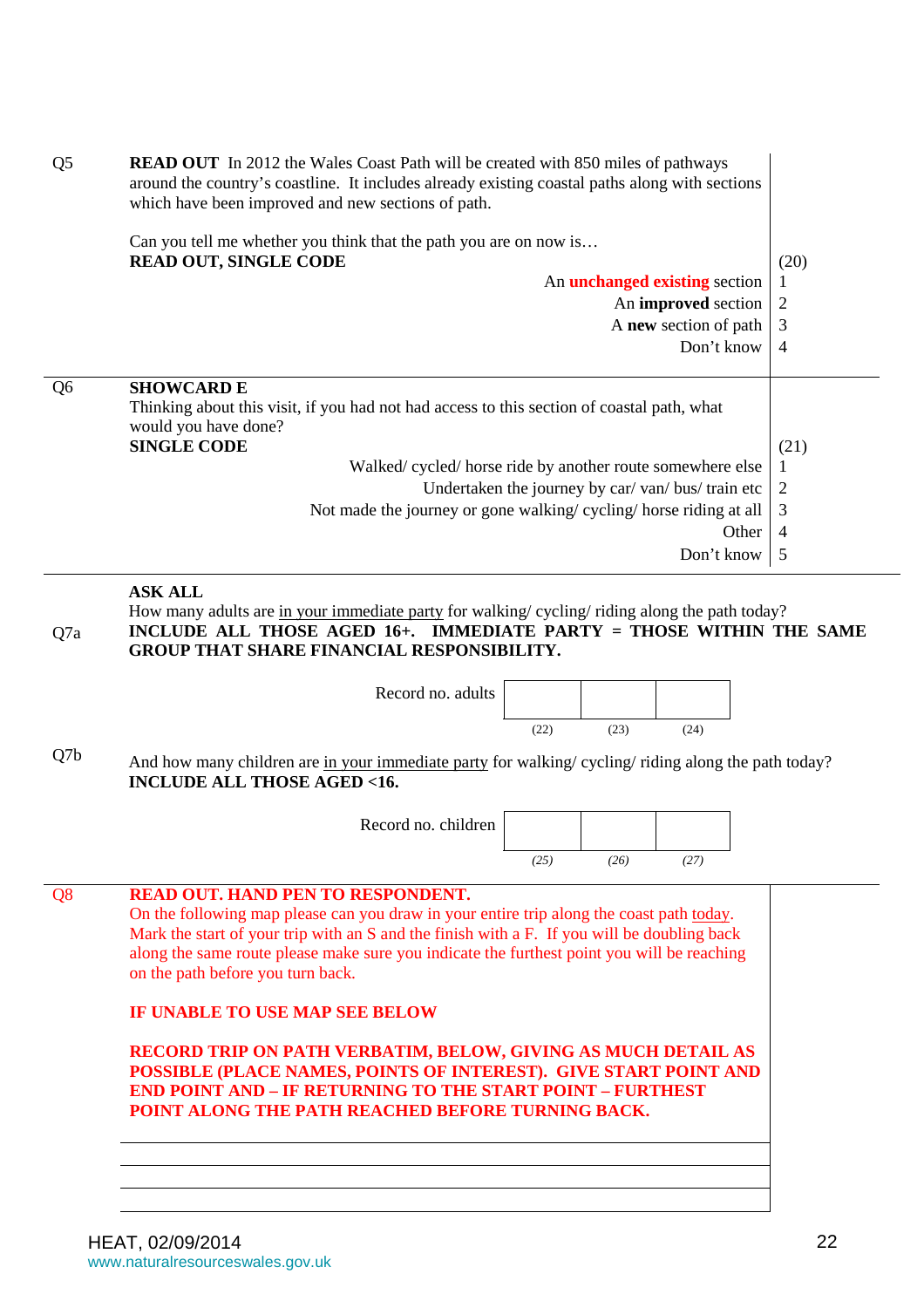### **MAP PAGE – INDIVIDUAL TO EACH LOCATION. EXAMPLE DUNRAVEN BAY BELOW. Arrow indicates position of interviewer.**



#### **IF START AND/OR END IS NOT ON MAP ABOVE, PLEASE WRITE IN START/ END POINTS, BELOW, GIVING AS MUCH DETAIL AS POSSIBLE (PLACE NAMES, POINTS OF INTEREST).**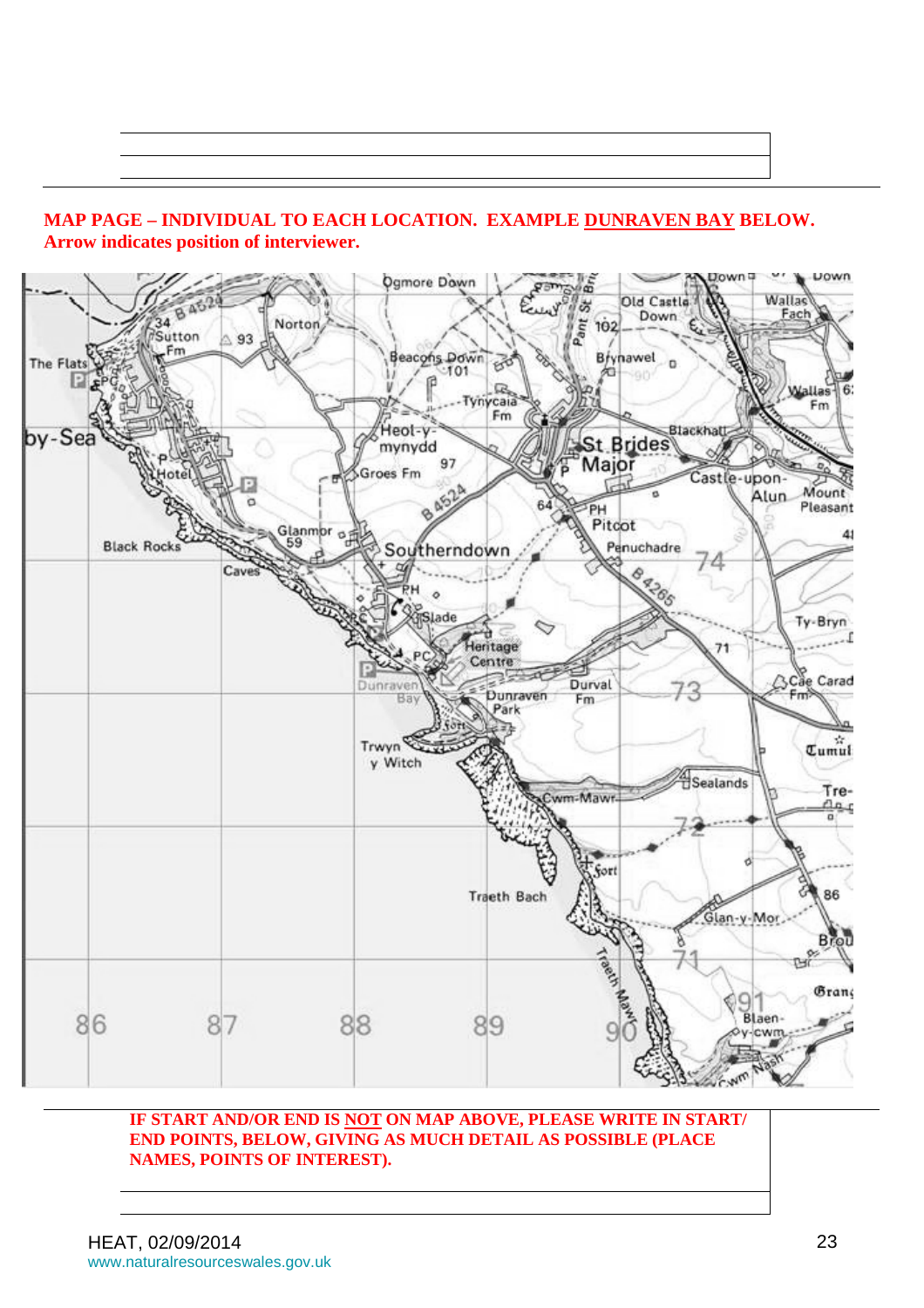| Approximately how many miles along the coast path do you think you will cover on your trip today<br>between the start point on the path and the furthest point from that start point on the path?<br>Q <sub>9</sub><br>NOTE THIS IS NOT THE TOTAL MILES WALKED TODAY - IT IS THE TOTAL MILES<br>ALONG THE STRETCH OF THE COAST PATH<br>IF ESTIMATE GIVE MID POINT. IF DON'T KNOW RECORD YYY<br>Estimated number of miles<br>(23)<br>Q10<br>Approximately how much do you and your immediate party expect to spend during the following today:<br>[USE LEADING ZEROS. IF A RANGE, RECORD THE MID POINT. IF NOTHING WRITE IN<br>0000. IF 'DON'T KNOW' WRITE IN YYYY. 'REFUSED' WRITE IN ZZZZ]<br>£<br>a. while traveling along this section of coast path<br>$=$ spent today/ intend to spend<br>(55)<br>(56)<br>(57)<br>(58)<br>b. on the entire trip today (including spend along the route as well as<br>$=$ spent today/ intend to spend<br>fuel costs to and from the coast path, parking, food and drink and<br>souvenirs but excluding accommodation)<br>(60)<br>(61)<br>(62)<br>(59)<br>Does your visit to this coastal path involve you staying overnight in Wales away from home?<br>Q11<br>(70)<br>Yes<br>$1 \rightarrow Q12$<br>N <sub>o</sub><br>$2 \rightarrow Q14$<br>Don't know<br>Q12<br>How many nights in Wales will you be staying in order to use the coast path?<br>IF 'DON'T KNOW' CODE AAA<br>Record nights<br>(71)<br>(72)<br>(73)<br><b>SHOWCARD F</b><br>In what type of accommodation will you be staying in Wales?<br>Q13<br>(74)<br>Hotel<br>$\perp$<br>Guesthouse/ B&B/ Farmhouse<br>$\overline{c}$<br>Self-catering cottage/house/apartment<br>3<br>Campsite/caravansite (static or touring)<br>4<br>Hostel or bunkhouse<br>5<br>With friends or family<br>6<br>Other<br>7<br><b>ASK ALL SHOWCARD G</b><br>Q14<br>Which of the following best describes how often you use the coast path in Wales?<br>(75)<br>Daily<br>1<br>Weekly<br>2<br>At least once a month<br>3<br>At least once a year<br>4<br>Hardly ever<br>5<br>This is the first time<br>6 |     | <b>ASK ALL</b>                                                                     |                     |
|-------------------------------------------------------------------------------------------------------------------------------------------------------------------------------------------------------------------------------------------------------------------------------------------------------------------------------------------------------------------------------------------------------------------------------------------------------------------------------------------------------------------------------------------------------------------------------------------------------------------------------------------------------------------------------------------------------------------------------------------------------------------------------------------------------------------------------------------------------------------------------------------------------------------------------------------------------------------------------------------------------------------------------------------------------------------------------------------------------------------------------------------------------------------------------------------------------------------------------------------------------------------------------------------------------------------------------------------------------------------------------------------------------------------------------------------------------------------------------------------------------------------------------------------------------------------------------------------------------------------------------------------------------------------------------------------------------------------------------------------------------------------------------------------------------------------------------------------------------------------------------------------------------------------------------------------------------------------------------------------------------------------------------------------------------------------------------------|-----|------------------------------------------------------------------------------------|---------------------|
|                                                                                                                                                                                                                                                                                                                                                                                                                                                                                                                                                                                                                                                                                                                                                                                                                                                                                                                                                                                                                                                                                                                                                                                                                                                                                                                                                                                                                                                                                                                                                                                                                                                                                                                                                                                                                                                                                                                                                                                                                                                                                     |     |                                                                                    |                     |
|                                                                                                                                                                                                                                                                                                                                                                                                                                                                                                                                                                                                                                                                                                                                                                                                                                                                                                                                                                                                                                                                                                                                                                                                                                                                                                                                                                                                                                                                                                                                                                                                                                                                                                                                                                                                                                                                                                                                                                                                                                                                                     |     |                                                                                    |                     |
|                                                                                                                                                                                                                                                                                                                                                                                                                                                                                                                                                                                                                                                                                                                                                                                                                                                                                                                                                                                                                                                                                                                                                                                                                                                                                                                                                                                                                                                                                                                                                                                                                                                                                                                                                                                                                                                                                                                                                                                                                                                                                     |     |                                                                                    |                     |
|                                                                                                                                                                                                                                                                                                                                                                                                                                                                                                                                                                                                                                                                                                                                                                                                                                                                                                                                                                                                                                                                                                                                                                                                                                                                                                                                                                                                                                                                                                                                                                                                                                                                                                                                                                                                                                                                                                                                                                                                                                                                                     |     |                                                                                    |                     |
|                                                                                                                                                                                                                                                                                                                                                                                                                                                                                                                                                                                                                                                                                                                                                                                                                                                                                                                                                                                                                                                                                                                                                                                                                                                                                                                                                                                                                                                                                                                                                                                                                                                                                                                                                                                                                                                                                                                                                                                                                                                                                     |     |                                                                                    |                     |
|                                                                                                                                                                                                                                                                                                                                                                                                                                                                                                                                                                                                                                                                                                                                                                                                                                                                                                                                                                                                                                                                                                                                                                                                                                                                                                                                                                                                                                                                                                                                                                                                                                                                                                                                                                                                                                                                                                                                                                                                                                                                                     |     |                                                                                    |                     |
|                                                                                                                                                                                                                                                                                                                                                                                                                                                                                                                                                                                                                                                                                                                                                                                                                                                                                                                                                                                                                                                                                                                                                                                                                                                                                                                                                                                                                                                                                                                                                                                                                                                                                                                                                                                                                                                                                                                                                                                                                                                                                     |     |                                                                                    |                     |
|                                                                                                                                                                                                                                                                                                                                                                                                                                                                                                                                                                                                                                                                                                                                                                                                                                                                                                                                                                                                                                                                                                                                                                                                                                                                                                                                                                                                                                                                                                                                                                                                                                                                                                                                                                                                                                                                                                                                                                                                                                                                                     |     |                                                                                    |                     |
|                                                                                                                                                                                                                                                                                                                                                                                                                                                                                                                                                                                                                                                                                                                                                                                                                                                                                                                                                                                                                                                                                                                                                                                                                                                                                                                                                                                                                                                                                                                                                                                                                                                                                                                                                                                                                                                                                                                                                                                                                                                                                     |     |                                                                                    |                     |
|                                                                                                                                                                                                                                                                                                                                                                                                                                                                                                                                                                                                                                                                                                                                                                                                                                                                                                                                                                                                                                                                                                                                                                                                                                                                                                                                                                                                                                                                                                                                                                                                                                                                                                                                                                                                                                                                                                                                                                                                                                                                                     |     |                                                                                    |                     |
|                                                                                                                                                                                                                                                                                                                                                                                                                                                                                                                                                                                                                                                                                                                                                                                                                                                                                                                                                                                                                                                                                                                                                                                                                                                                                                                                                                                                                                                                                                                                                                                                                                                                                                                                                                                                                                                                                                                                                                                                                                                                                     |     |                                                                                    |                     |
|                                                                                                                                                                                                                                                                                                                                                                                                                                                                                                                                                                                                                                                                                                                                                                                                                                                                                                                                                                                                                                                                                                                                                                                                                                                                                                                                                                                                                                                                                                                                                                                                                                                                                                                                                                                                                                                                                                                                                                                                                                                                                     |     |                                                                                    |                     |
|                                                                                                                                                                                                                                                                                                                                                                                                                                                                                                                                                                                                                                                                                                                                                                                                                                                                                                                                                                                                                                                                                                                                                                                                                                                                                                                                                                                                                                                                                                                                                                                                                                                                                                                                                                                                                                                                                                                                                                                                                                                                                     |     |                                                                                    |                     |
|                                                                                                                                                                                                                                                                                                                                                                                                                                                                                                                                                                                                                                                                                                                                                                                                                                                                                                                                                                                                                                                                                                                                                                                                                                                                                                                                                                                                                                                                                                                                                                                                                                                                                                                                                                                                                                                                                                                                                                                                                                                                                     |     |                                                                                    |                     |
|                                                                                                                                                                                                                                                                                                                                                                                                                                                                                                                                                                                                                                                                                                                                                                                                                                                                                                                                                                                                                                                                                                                                                                                                                                                                                                                                                                                                                                                                                                                                                                                                                                                                                                                                                                                                                                                                                                                                                                                                                                                                                     |     |                                                                                    | $3 \rightarrow Q14$ |
|                                                                                                                                                                                                                                                                                                                                                                                                                                                                                                                                                                                                                                                                                                                                                                                                                                                                                                                                                                                                                                                                                                                                                                                                                                                                                                                                                                                                                                                                                                                                                                                                                                                                                                                                                                                                                                                                                                                                                                                                                                                                                     |     |                                                                                    |                     |
|                                                                                                                                                                                                                                                                                                                                                                                                                                                                                                                                                                                                                                                                                                                                                                                                                                                                                                                                                                                                                                                                                                                                                                                                                                                                                                                                                                                                                                                                                                                                                                                                                                                                                                                                                                                                                                                                                                                                                                                                                                                                                     |     |                                                                                    |                     |
|                                                                                                                                                                                                                                                                                                                                                                                                                                                                                                                                                                                                                                                                                                                                                                                                                                                                                                                                                                                                                                                                                                                                                                                                                                                                                                                                                                                                                                                                                                                                                                                                                                                                                                                                                                                                                                                                                                                                                                                                                                                                                     |     |                                                                                    |                     |
|                                                                                                                                                                                                                                                                                                                                                                                                                                                                                                                                                                                                                                                                                                                                                                                                                                                                                                                                                                                                                                                                                                                                                                                                                                                                                                                                                                                                                                                                                                                                                                                                                                                                                                                                                                                                                                                                                                                                                                                                                                                                                     |     |                                                                                    |                     |
|                                                                                                                                                                                                                                                                                                                                                                                                                                                                                                                                                                                                                                                                                                                                                                                                                                                                                                                                                                                                                                                                                                                                                                                                                                                                                                                                                                                                                                                                                                                                                                                                                                                                                                                                                                                                                                                                                                                                                                                                                                                                                     |     |                                                                                    |                     |
|                                                                                                                                                                                                                                                                                                                                                                                                                                                                                                                                                                                                                                                                                                                                                                                                                                                                                                                                                                                                                                                                                                                                                                                                                                                                                                                                                                                                                                                                                                                                                                                                                                                                                                                                                                                                                                                                                                                                                                                                                                                                                     |     |                                                                                    |                     |
|                                                                                                                                                                                                                                                                                                                                                                                                                                                                                                                                                                                                                                                                                                                                                                                                                                                                                                                                                                                                                                                                                                                                                                                                                                                                                                                                                                                                                                                                                                                                                                                                                                                                                                                                                                                                                                                                                                                                                                                                                                                                                     |     |                                                                                    |                     |
|                                                                                                                                                                                                                                                                                                                                                                                                                                                                                                                                                                                                                                                                                                                                                                                                                                                                                                                                                                                                                                                                                                                                                                                                                                                                                                                                                                                                                                                                                                                                                                                                                                                                                                                                                                                                                                                                                                                                                                                                                                                                                     |     |                                                                                    |                     |
|                                                                                                                                                                                                                                                                                                                                                                                                                                                                                                                                                                                                                                                                                                                                                                                                                                                                                                                                                                                                                                                                                                                                                                                                                                                                                                                                                                                                                                                                                                                                                                                                                                                                                                                                                                                                                                                                                                                                                                                                                                                                                     |     |                                                                                    |                     |
|                                                                                                                                                                                                                                                                                                                                                                                                                                                                                                                                                                                                                                                                                                                                                                                                                                                                                                                                                                                                                                                                                                                                                                                                                                                                                                                                                                                                                                                                                                                                                                                                                                                                                                                                                                                                                                                                                                                                                                                                                                                                                     |     |                                                                                    |                     |
|                                                                                                                                                                                                                                                                                                                                                                                                                                                                                                                                                                                                                                                                                                                                                                                                                                                                                                                                                                                                                                                                                                                                                                                                                                                                                                                                                                                                                                                                                                                                                                                                                                                                                                                                                                                                                                                                                                                                                                                                                                                                                     |     |                                                                                    |                     |
|                                                                                                                                                                                                                                                                                                                                                                                                                                                                                                                                                                                                                                                                                                                                                                                                                                                                                                                                                                                                                                                                                                                                                                                                                                                                                                                                                                                                                                                                                                                                                                                                                                                                                                                                                                                                                                                                                                                                                                                                                                                                                     |     |                                                                                    |                     |
|                                                                                                                                                                                                                                                                                                                                                                                                                                                                                                                                                                                                                                                                                                                                                                                                                                                                                                                                                                                                                                                                                                                                                                                                                                                                                                                                                                                                                                                                                                                                                                                                                                                                                                                                                                                                                                                                                                                                                                                                                                                                                     |     |                                                                                    |                     |
|                                                                                                                                                                                                                                                                                                                                                                                                                                                                                                                                                                                                                                                                                                                                                                                                                                                                                                                                                                                                                                                                                                                                                                                                                                                                                                                                                                                                                                                                                                                                                                                                                                                                                                                                                                                                                                                                                                                                                                                                                                                                                     |     |                                                                                    |                     |
|                                                                                                                                                                                                                                                                                                                                                                                                                                                                                                                                                                                                                                                                                                                                                                                                                                                                                                                                                                                                                                                                                                                                                                                                                                                                                                                                                                                                                                                                                                                                                                                                                                                                                                                                                                                                                                                                                                                                                                                                                                                                                     |     |                                                                                    |                     |
|                                                                                                                                                                                                                                                                                                                                                                                                                                                                                                                                                                                                                                                                                                                                                                                                                                                                                                                                                                                                                                                                                                                                                                                                                                                                                                                                                                                                                                                                                                                                                                                                                                                                                                                                                                                                                                                                                                                                                                                                                                                                                     |     |                                                                                    |                     |
|                                                                                                                                                                                                                                                                                                                                                                                                                                                                                                                                                                                                                                                                                                                                                                                                                                                                                                                                                                                                                                                                                                                                                                                                                                                                                                                                                                                                                                                                                                                                                                                                                                                                                                                                                                                                                                                                                                                                                                                                                                                                                     |     |                                                                                    |                     |
|                                                                                                                                                                                                                                                                                                                                                                                                                                                                                                                                                                                                                                                                                                                                                                                                                                                                                                                                                                                                                                                                                                                                                                                                                                                                                                                                                                                                                                                                                                                                                                                                                                                                                                                                                                                                                                                                                                                                                                                                                                                                                     |     |                                                                                    |                     |
|                                                                                                                                                                                                                                                                                                                                                                                                                                                                                                                                                                                                                                                                                                                                                                                                                                                                                                                                                                                                                                                                                                                                                                                                                                                                                                                                                                                                                                                                                                                                                                                                                                                                                                                                                                                                                                                                                                                                                                                                                                                                                     |     |                                                                                    |                     |
|                                                                                                                                                                                                                                                                                                                                                                                                                                                                                                                                                                                                                                                                                                                                                                                                                                                                                                                                                                                                                                                                                                                                                                                                                                                                                                                                                                                                                                                                                                                                                                                                                                                                                                                                                                                                                                                                                                                                                                                                                                                                                     |     |                                                                                    |                     |
|                                                                                                                                                                                                                                                                                                                                                                                                                                                                                                                                                                                                                                                                                                                                                                                                                                                                                                                                                                                                                                                                                                                                                                                                                                                                                                                                                                                                                                                                                                                                                                                                                                                                                                                                                                                                                                                                                                                                                                                                                                                                                     |     |                                                                                    |                     |
|                                                                                                                                                                                                                                                                                                                                                                                                                                                                                                                                                                                                                                                                                                                                                                                                                                                                                                                                                                                                                                                                                                                                                                                                                                                                                                                                                                                                                                                                                                                                                                                                                                                                                                                                                                                                                                                                                                                                                                                                                                                                                     | Q15 | Thinking about you and anyone in your immediate party (IF APPLICABLE) on the coast |                     |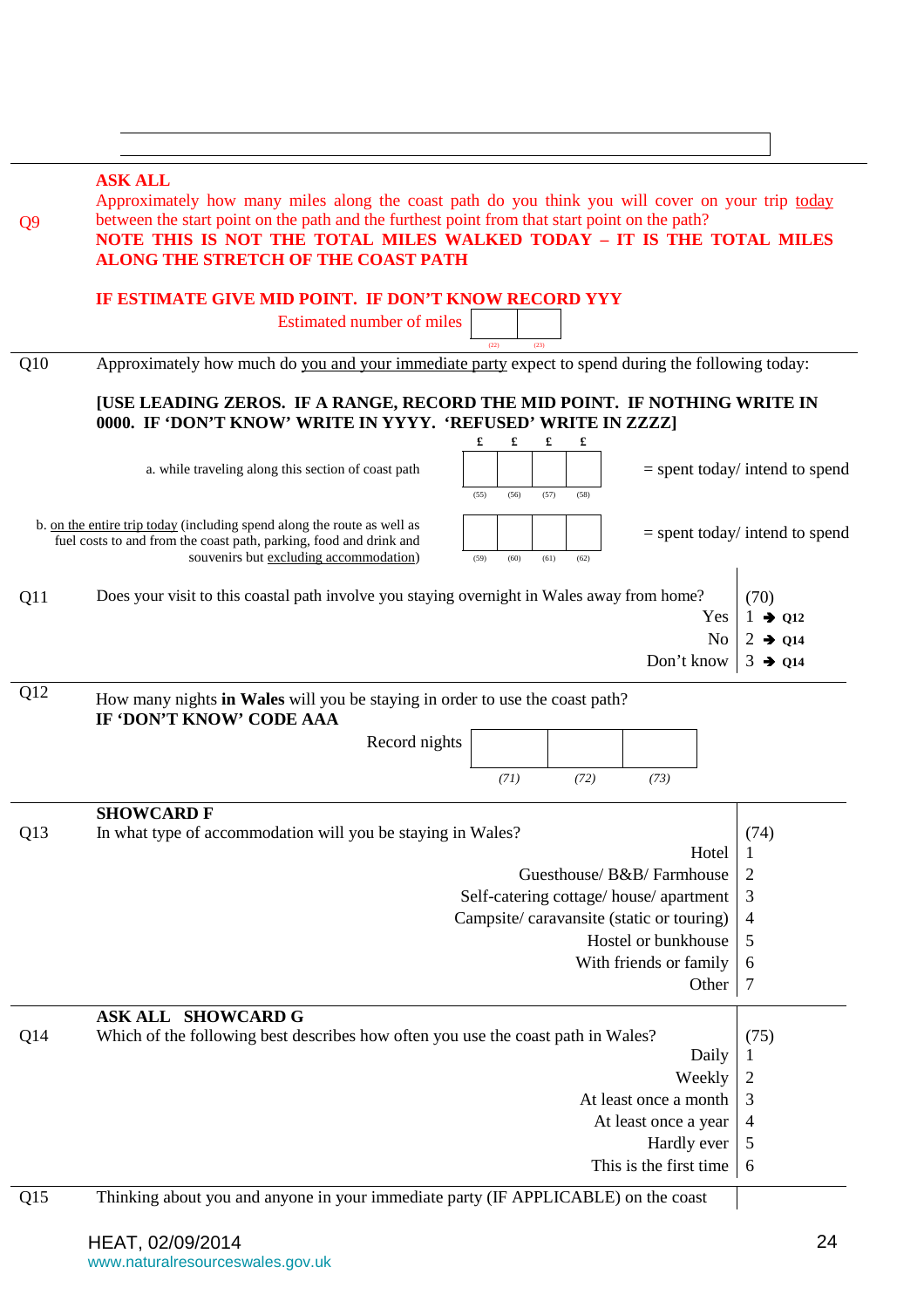| path today, is there anyone whose day to day activities are limited because of a health |
|-----------------------------------------------------------------------------------------|
| problem or disability which has lasted, or is expected to last, at least 12 months?     |
| <b>INCLUDE PROBLEMS RELATED TO OLD AGE</b>                                              |
| $Yes - limited a$                                                                       |

(76)

 $\lceil \cot n \rceil$ 

- Yes limited a little  $\vert$  2
	- $\overline{N_0}$  3

#### **CLASSIFICATION**

Now just a few details to check that our sample is representative

| <b>GENDER</b>                  |      |                                                   |                |                               | (80)<br><b>OCCUPATION OF CHIEF INCOME EARNER*</b> |                                                    |   |                         |                |   |
|--------------------------------|------|---------------------------------------------------|----------------|-------------------------------|---------------------------------------------------|----------------------------------------------------|---|-------------------------|----------------|---|
|                                |      | Male                                              | 1              |                               |                                                   |                                                    |   |                         |                |   |
|                                |      | Female                                            | 2              |                               |                                                   |                                                    |   |                         |                |   |
| <b>AGE</b>                     |      |                                                   | (81)           |                               |                                                   |                                                    |   |                         |                |   |
|                                |      |                                                   |                | <b>SOCIAL CLASS</b>           |                                                   |                                                    |   |                         | (84)           |   |
|                                |      |                                                   |                |                               |                                                   |                                                    |   | AB.                     | 1              |   |
| <b>STATUS IN HOUSEHOLD</b>     |      |                                                   | (82)           |                               |                                                   |                                                    |   | C <sub>1</sub>          | 2              |   |
| * Chief Income Earner          |      |                                                   |                |                               |                                                   |                                                    |   |                         | 3              |   |
| Other adult (aged 16+ or over) |      |                                                   | 2              |                               |                                                   |                                                    |   | DE                      | $\overline{4}$ |   |
|                                |      | <b>WORKING STATUS OF RESPONDENT</b>               |                | (83)                          |                                                   |                                                    |   |                         |                |   |
|                                |      | Working full time (30+ hours per week)            | 1              |                               |                                                   |                                                    |   |                         |                |   |
|                                |      | Working part time (up to 29 hours per week)       |                |                               |                                                   |                                                    |   |                         |                |   |
|                                |      | Full time education 3                             |                |                               |                                                   |                                                    |   |                         |                |   |
|                                |      | Retired                                           | $\overline{4}$ |                               |                                                   |                                                    |   |                         |                |   |
|                                |      | Not working 5                                     |                |                               |                                                   |                                                    |   |                         |                |   |
|                                |      | Other 6                                           |                |                               |                                                   |                                                    |   |                         |                |   |
| White                          | (85) | <b>WHAT IS YOUR ETHNIC GROUP?</b><br><b>Mixed</b> |                | <b>Asian or Asian British</b> |                                                   | <b>SHOWCARD G</b><br><b>Black or Black British</b> |   | <b>Chinese or other</b> |                |   |
| White British                  | 1    | White & Black Caribbean<br>$\overline{4}$         |                | Indian                        | 8                                                 | Caribbean                                          | C |                         | Chinese        | F |
| White Welsh                    | 2    | White & Black African<br>5                        |                | Pakistani                     | 9                                                 | African                                            | D |                         | Other          | G |
| Other white                    | 3    | White & Asian<br>6                                |                | Bangladeshi                   | A                                                 | Other Black                                        | E |                         |                |   |

\*The Chief Income Earner is the member of the household with the largest income, whether from employment, pensions, state benefits, investments or any other source. Either male or female.

Beaufort Research conduct back-checks on a sample of interviews to make sure that they were carried out according to our procedures. For this reason we would like to collect your address and telephone number but you do not have to provide this. These details will not be passed on to Countryside Council for Wales nor any third party and will only be used to verify a small percentage of the interviews we conduct. Would you be happy to give your contact details?

Respondent name:

| Address:                                                                | Country (Country if outside UK): |      |      |      |      |      |      |                   |  |
|-------------------------------------------------------------------------|----------------------------------|------|------|------|------|------|------|-------------------|--|
| Postcode:                                                               | (86)                             | (87) | (88) | (89) | (90) | (91) | (92) | Telephone number: |  |
| THE AILY DECOOMDENTE. OF OCE IMPEDITELY, DOOVIDE THE AILY VOLLE EA ELET |                                  |      |      |      |      |      |      |                   |  |

#### **THANK RESPONDENT: CLOSE INTERVIEW: PROVIDE THANK-YOU LEAFLET**

Other mixed 7 Other Asian B

**INTERVIEWER DECLARATION:** I declare that I have conducted this interview in accordance with your instructions.

 $Signature:$ 

|  |  |  |  | <b>IVI</b> | M |  | $ -$ | $\mathbf{v}$<br>NO<br><b>M</b><br>.<br>י רו<br>. .<br>$\sim$ 15 $\sim$ | nnaniec | visor<br>$\omega$ uper |
|--|--|--|--|------------|---|--|------|------------------------------------------------------------------------|---------|------------------------|
|--|--|--|--|------------|---|--|------|------------------------------------------------------------------------|---------|------------------------|